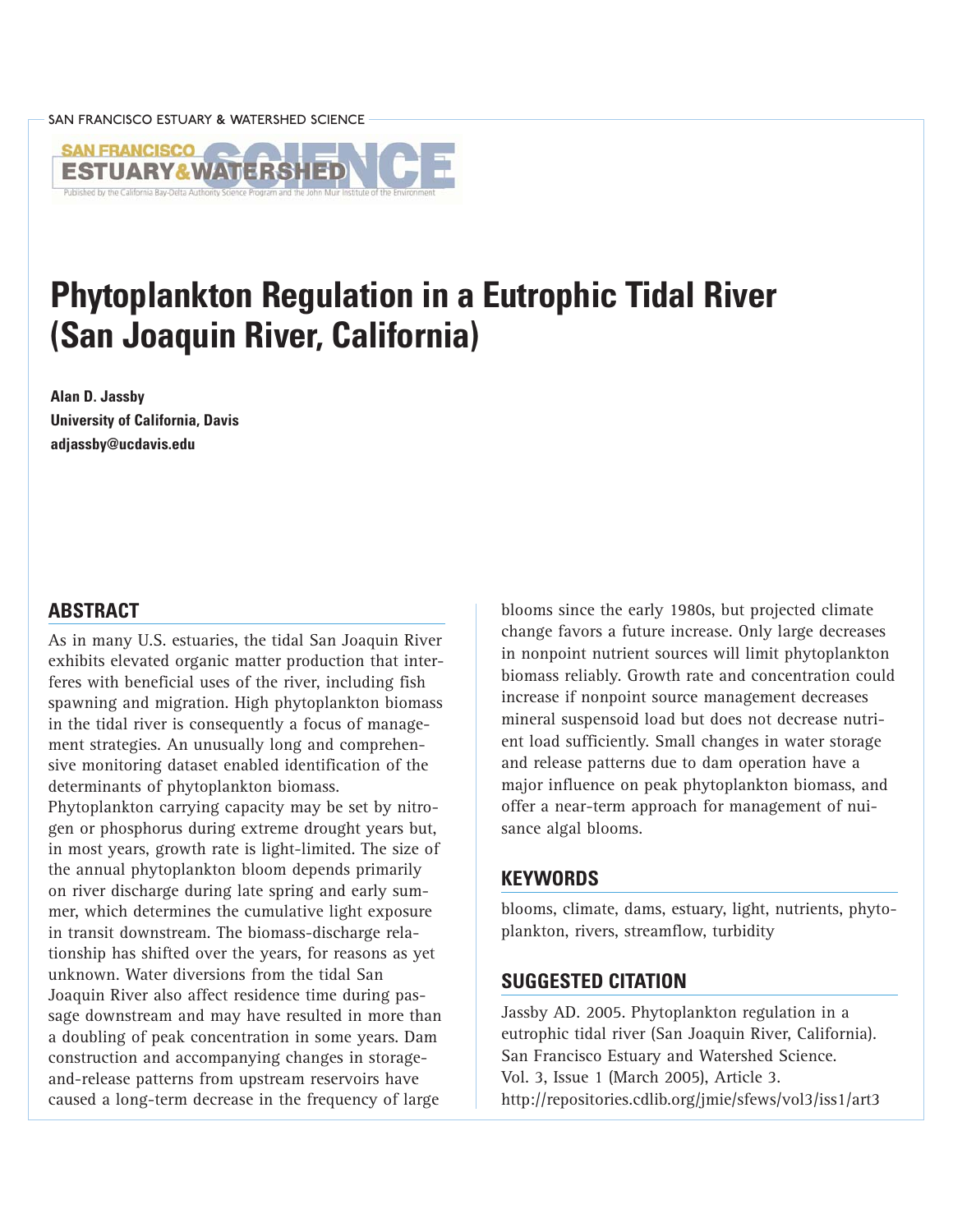# <span id="page-1-0"></span>**INTRODUCTION**

Most estuaries in the U.S. exhibit moderate to high eutrophic conditions and elevated macronutrient concentrations (Bricker et al. 1999). Increased organic matter production and depleted dissolved oxygen are common symptoms, resulting in habitat loss, fish kills, and sometimes offensive odors. The tidal San Joaquin River, one of two major rivers draining into the San Francisco Estuary, is representative of this general pattern. Phytoplankton chlorophyll *a* concentrations sometimes exceed 400  $\mu$ g L<sup>-1</sup> in summer and, downstream, the river frequently exhibits low dissolved oxygen conditions, annually violating regional water

quality objectives. This chronic hypoxia interferes with several beneficial uses of the river, including spawning and migration of warm (striped bass, sturgeon, and shad) and cold (Chinook salmon and steelhead) freshwater fishes, as well as warm and cold freshwater species habitat (CVRWQCB 1998, 2003). Phytoplankton biomass transported from upstream of low dissolved oxygen locations is considered to be a major source of oxygen-demanding materials and has been the focus of management activities.

Most estuaries exhibiting eutrophic conditions are also moderately to highly influenced by anthropogenic nutrient inputs (e.g., wastewater treatment plant effluent and agricultural drainage), which have therefore been identified as the most important management targets on a national basis. It is natural to assume that such a course is also warranted for the San Joaquin River because of intense agriculture and animal husbandry throughout its watershed, resulting in nutrient inputs within and upstream of the estuary. However, many uncertainties surround the regulation of phytoplankton biomass in tidal rivers,

and regional differences in nutrient sources and estuarine functioning are significant. Cloern (2001) has emphasized the spectrum of estuarine responses to increased nutrient loading—from resistant to highly sensitive. He showed that a variety of attributes can act as a filter to modify effects of excessive nutrients, including strength of tidal mixing, magnitude of horizontal transport, water clarity, and abundance of benthic suspension-feeders. The early conceptual model linking nutrient loading inexorably to biomass accumulation, derived largely from experience with lakes, is now understood to be inadequate for understanding estuarine systems, including their tidal river reaches.



**Figure 1.** Map of the San Joaquin Basin and River, including a portion of the Delta (modified from Figure 1 of Kratzer et al. 2004, with permission).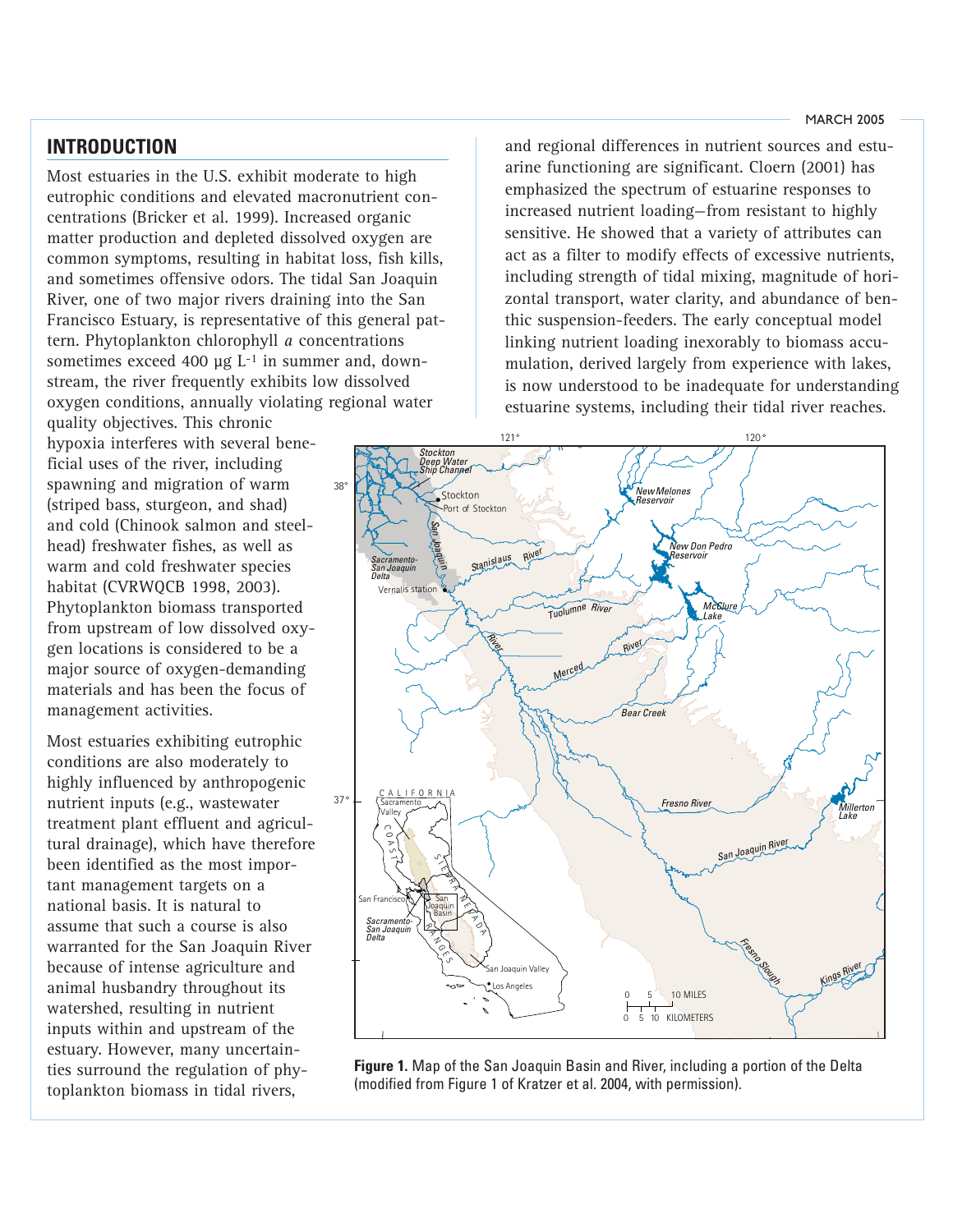What, then, controls phytoplankton biomass in the tidal San Joaquin River upstream of major diversions and low dissolved oxygen conditions; how will reduction in nutrient loading affect existing phytoplankton levels; and what other opportunities exist to manage phytoplankton in this river reach? Strategies for phytoplankton regulation in this subregion of the estuary must also consider the negative consequences of *low* phytoplankton biomass. The tidal river is one of the few productive habitats for an estuarine food web that otherwise appears to be relatively unproductive and food-limited (Sobczak et al. 2002), and the small centric diatoms that dominate the reach are a highly nutritious base for the food web supporting higher organisms. The goal, then, should not be to aim for arbitrarily low levels, but rather to explore ways in which phytoplankton biomass can be regulated more finely, if possible.

The large collection of retrospective data for the upper estuary is a useful resource for understanding phytoplankton regulation in the San Joaquin River. Several government agencies have maintained monitoring programs for decades, mostly for determining compliance with water quality objectives. This dataset—the result of a sustained commitment to environmental monitoring by the California departments of Water Resources and Fish and Game and the U.S. Bureau of Reclamation—is exceptional in its spatial coverage, its duration, and its multiplicity of measured variables. It has proven useful for analyses of long-term trends and interannual variability in primary productivity, phytoplankton biomass, and phytoplankton community composition in various subregions of the Delta (Lehman 2000, Jassby et al. 2002). Particularly important for the San Francisco Estuary is a dataset that encompasses drought and flood years. Interannual variability in freshwater flow to this estuary is high, and the biota show one of the strongest and broadest responses to flow among large estuaries (Kimmerer 2002). Conclusions from a single year or a small subset of climatic conditions are likely to be misleading. Here, the Delta dataset is used to evaluate the regulating factors for phytoplankton biomass in a turbid, nutrient-enriched tidal river and, more specifically, to improve understanding of the lower San Joaquin River system.

## **Study area**

The tidal San Joaquin River is located in the upper part of the estuary known as the Delta, a mosaic of waterways linking the Sacramento and San Joaquin rivers of northern California to the downstream embayments comprising San Francisco Bay; together, the Delta and Bay form the San Francisco Estuary. The San Joaquin River extends from the westernmost Delta upstream past the city of Fresno, draining a watershed area of about 19,000 km2 (Kratzer et al. 2004; Figure 1). Its river valley is a major center of agricultural production. Despite the loss of most of its wetlands, it also remains a critical habitat for fish and wildlife, including many federally-listed threatened and endangered plants and animals (CVRWQCB 2003). Hydrology of the river and its major tributaries—the Merced, Tuolumne, and Stanislaus rivers—upstream of the Delta is highly managed through dams, diversions, and artificial conveyances. The river reaches the southern boundary of the Delta near the town of Vernalis, where estuarine tides begin to affect its flow [\(Figure 2\). T](#page-3-0)he long-term (1956-2002) mean flow at Vernalis is about 130 m<sup>3</sup> s<sup>-1</sup>, with annual means ranging from 13  $\text{m}^3$  s<sup>-1</sup> in 1961 to 650 m3 s-1 in 1983 (IEP 2003). Further downstream, a portion of the water is diverted down Old River to large pumping facilities feeding the State Water Project and federal Central Valley Project, where it is exported for agricultural, industrial, and domestic use. Annually, temporary barriers have been placed at the head of Old River to increase flows down the mainstem, with the intention of alleviating low dissolved oxygen conditions downstream and facilitating Chinook salmon migration (see Methods). Water is also diverted for irrigation in the Delta by more than 2000 siphons; much of this water is lost to evapotranspiration, although some returns through many agricultural return flows. The river averages about 3 m in depth and 50 m in width between the Vernalis station and the Stockton Deep Water Ship Channel (Ship Channel), a portion of the river between San Francisco Bay and the city that has been dredged to allow the passage of ocean-going vessels to the Port of Stockton. Just upstream of the Ship Channel, the Regional Wastewater Control Facility (RWCF) discharges its effluent into the river. The river enters the Ship Channel at the eastern point of Rough and Ready Island. River width increases to about 75 m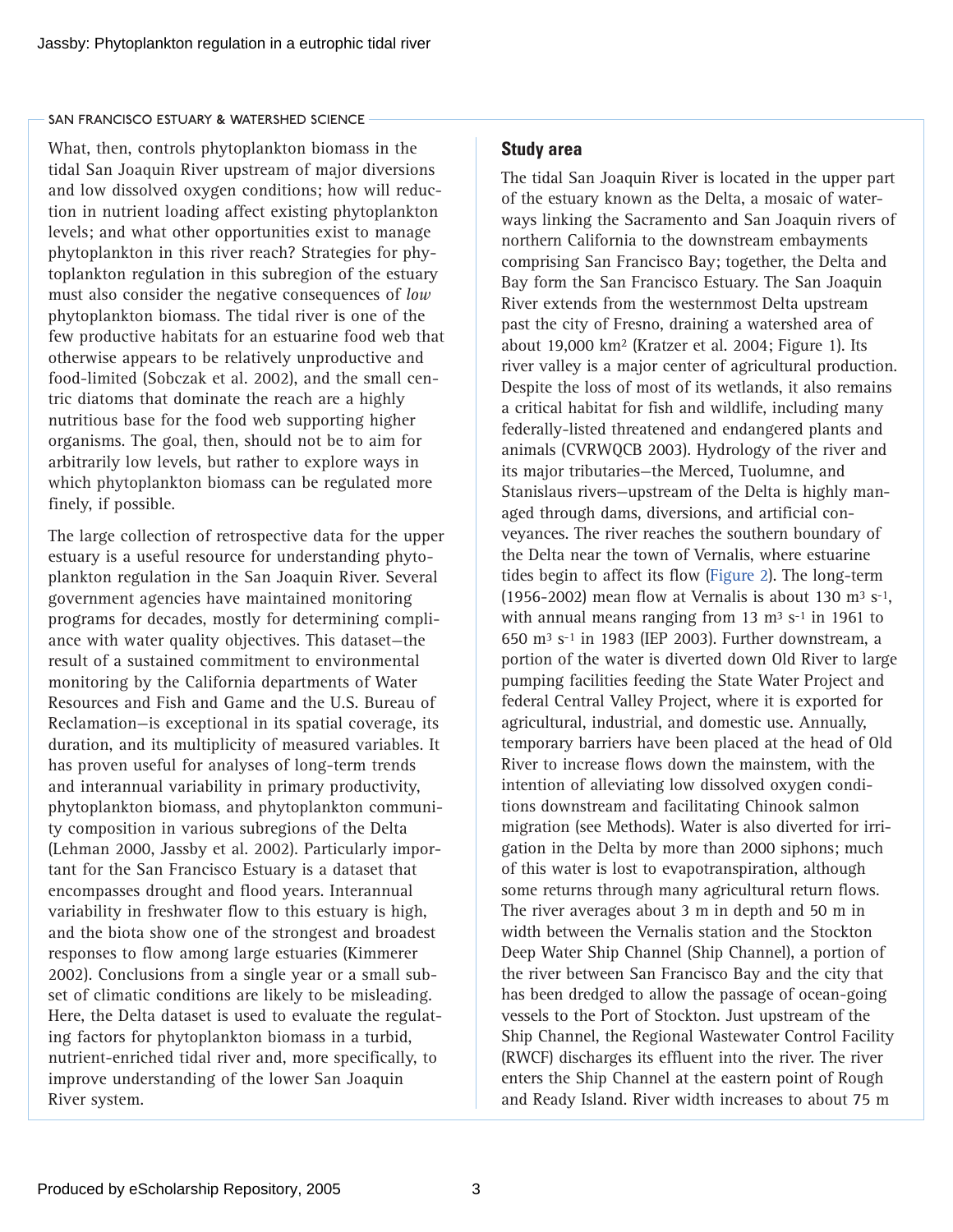

<span id="page-3-0"></span>

**Figure 2.** The San Joaquin River from Vernalis through the Stockton Deep Water Ship Channel. The locations of the Vernalis and Mossdale long-term monitoring stations are indicated, as well as the Regional Wastewater Control Facility effluent (RWCF) and tidal velocity station (UVM). *Green line*, tidal portion of the river upstream of the Ship Channel.

in the Ship Channel, and the Channel is dredged to a depth of about 11 m between the Port of Stockton and the Bay. The tidal range is about 1.5 m in this region. Low dissolved oxygen conditions occur in the Ship Channel approximately from the Turning Basin at the Port of Stockton downstream to Turner Cut.

# **METHODS**

# **Data sources**

A variety of data sources was used in this study. Of particular note is the discrete water quality monitoring program originally started by the U.S. Bureau of Reclamation in the late 1960s. It is now carried out

jointly with the California Department of Water Resources, assisted by the California Department of Fish and Game and the U.S. Geological Survey, under the auspices of the Interagency Ecological Program's Environmental Monitoring Program (EMP). Data are collected from throughout the Delta on an approximate monthly basis. The number of monitoring stations has ranged from a high of 26 to the current 11 stations. The program's primary purpose is to provide information for compliance with flow-related water quality standards specified in water rights permits that allow export by the state and federal water projects. This data set, unusual in its spatial and temporal coverage, as well as the variety of variables considered, is the main evidence used in this analysis of water quality in the San Joaquin River upstream of the Ship Channel. The two stations relevant to this study are the Vernalis and Mossdale stations (Figure 2) on the tidal river upstream of the Ship Channel. Samples are collected from about 1 m below the surface only, which necessitates the assumption that this shallow river reach is well-mixed vertically. Water quality variables utilized here include chlorophyll *a*, phytoplankton taxa, total suspended solids and turbidity, vertical light attenuation, total nitrogen and phosphorus, silica, and temperature. A description of the sampling and analytical methods is available (IEP 2004). Triboli et al. (2004) examine in detail the methodology for chlorophyll, the most important measurement considered in this study. The longest record for chlorophyll *a* is at Vernalis, where it has been measured regularly since 1969. The time series for Mossdale began in 1975 and was stopped in 1995. Within each time series, the data gaps are few.

# **Phytoplankton and optical parameters**

The long-term dataset indexes phytoplankton biomass in terms of chlorophyll *a*. Chlorophyll *a* must be converted to organic carbon in order to estimate nutrient content of phytoplankton cells. Cloern et al. (1995) developed an empirical expression for the chlorophyll *a* to carbon ratio (Chl:C) in terms of temperature, mean water column irradiance, and nutrient concentration:

Chl:C = 0.003 + 0.0154 
$$
\left(\frac{N}{k_n + N}\right)
$$
 exp(0.050T) exp(-0.059 $I_{av}$ ) (1)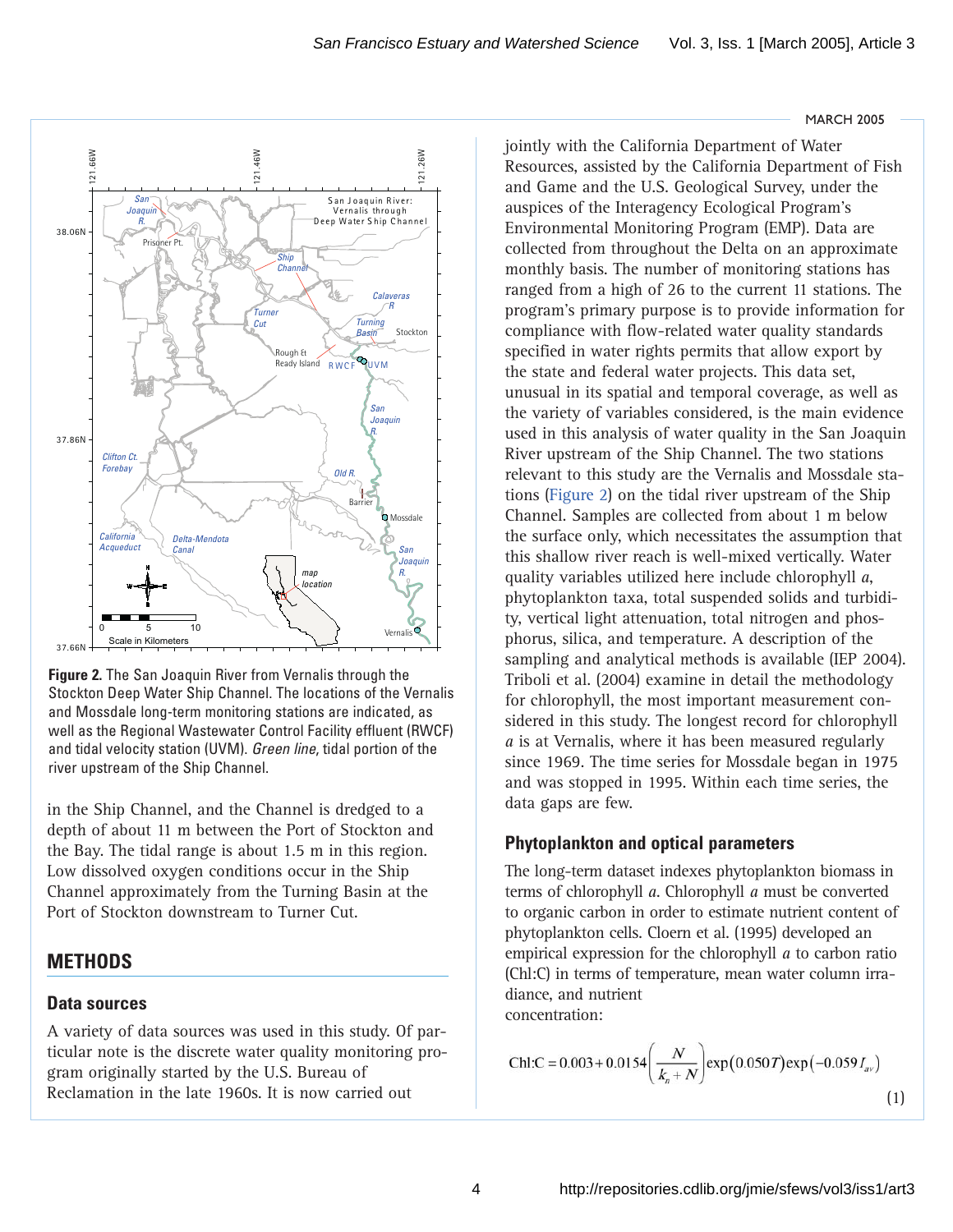<span id="page-4-0"></span>where  $T$  ( $^{\circ}$ C) is water column temperature,  $I_{av}$  (mol m-2 d-1) is daily photosynthetically active radiation (PAR) averaged over the mixed layer, *N* (mg L-1) represents the concentration of the growth-limiting nutrient, and  $k_n$  (mg L<sup>-1</sup>) the half-saturation constant that defines sensitivity of growth to changes in nutrient concentration. The equation was based on 12 published studies involving 219 different growth conditions for unialgal cultures, mostly of coastal and estuarine diatoms. As discussed below, nutrient limitation rarely occurs in the Delta and especially the San Joaquin River upstream of the Ship Channel. The assumption that  $N/(k_n + N) = 1$  is therefore made in this study. Assuming an exponential decline of PAR with depth and a well-mixed water column, average PAR can be described by

$$
I_{\rm av} = \frac{I_0}{K_d H} \Big[ 1 - \exp\left(-K_d H\right) \Big]
$$

(2)

where  $I_0$  (mol m<sup>-2</sup> d<sup>-1</sup>) is PAR just below the water surface,  $K_d$  (m<sup>-1</sup>) is the vertical attenuation coefficient for downwelling PAR, and *H* (m) is average water depth. *I0* values were based on daily irradiance for Davis, California, the nearest location for which a complete irradiance record is available (CDWR 2004a). A factor of 0.18 was used to convert daily mean irradiance (W m-2) to PAR quantum irradiance (mol quanta m-2 d-1), assuming PAR is 45% of total irradiance and a conversion of 2.77  $\times$  10<sup>18</sup> quanta s<sup>-1</sup> W<sup>-1</sup> for PAR (Morel and Smith 1974). Because  $K_d$  measurements are available for only a portion of the record (1975-1979 at Vernalis and 1975-1986 at Mossdale), *Kd* was estimated using combined data from Mossdale and Vernalis ( $R^2 = 0.65$ ,  $n = 296$ ,  $P < 0.001$ ):

$$
\ln K_d = -(0.49 \pm 0.08) + (0.51 \pm 0.02) \ln M
$$

where  $M$  (mg  $L^{-1}$ ) refers to particulate matter as estimated by total suspended solids, and coefficient values  $\pm$  standard errors are shown explicitly. Thus,  $K_d$  is approximately proportional to *M*0.5.

Instantaneous values of average water column PAR

also must be estimated in order to assess light limitation. Daylength  $\Gamma$  (h) was determined from latitude (Forsythe et al. 1995), and mean *daily* irradiance was converted to mean *daylight* irradiance based on daylength. Maximum irradiance *I*max (µmol m-2 s-1) was estimated based on the ratio of maximum to mean daylight, using a simple sinusoidal light curve to describe diurnal surface irradiance (Platt et al. 1990). Average water column values were then obtained from Equation 2.

The general procedure of Reynolds and Maberly (2002) was used to estimate the phytoplankton carrying capacity from macronutrient availability. Total nitrogen ( $N_{\text{tot}}$ ) and total phosphorus ( $P_{\text{tot}}$ ) were used to calculate carrying capacities for nitrogen and phosphorus, in order to determine maximum values and to avoid the uncertainty in estimating the bioavailable fraction of nutrients. Carrying capacities are therefore overestimates. The theoretical stoichiometric yield of phytoplankton cell carbon is  $C:N = 5.7$  and  $C:P = 41$ (Stumm and Morgan 1981). The carrying capacity in chlorophyll *a* units for nitrogen is then simply  $N_{tot}(C:N)(Ch1:C)$ , and for phosphorus,  $P_{tot}(C:P)(Ch1:C)$ . This approach differs from Reynolds and Maberly's, however, in that the Chl:C ratio was not considered to be constant. Rather[, Equation 1](#page-3-0) was used. Because the C:Si ratio for diatoms is highly variable among taxa, a carrying capacity for silicon was not estimated.

The derived equation of Reynolds (Reynolds and Maberly 2002) was used to estimate the supportive capacity of light,  $B_{\text{max}}$  (µg chlorophyll *a* L<sup>-1</sup>):

$$
B_{\text{max}} = \frac{1}{\kappa} \left[ \frac{0.75 P_r \Gamma}{24 H} \ln \left( \frac{1.4 I_{\text{max}}}{I_k} \right) - K \right]
$$
(4)

where  $P_r$  is the dimensionless ratio of maximum photosynthetic rate to basal respiration rate at the same temperature,  $I_k$  (µmol m<sup>-2</sup> s<sup>-1</sup>) is PAR at the onset of light saturation.  $\kappa$  [m<sup>2</sup> (mg chlorophyll *a*)<sup>-1</sup>] is the vertical light attenuation due to chlorophyll *a*, and *K* (m-1) is the non-phytoplankton-associated vertical light attenuation. By definition, they are related to the vertical attenuation coefficient  $K_d$  as follows:

(3)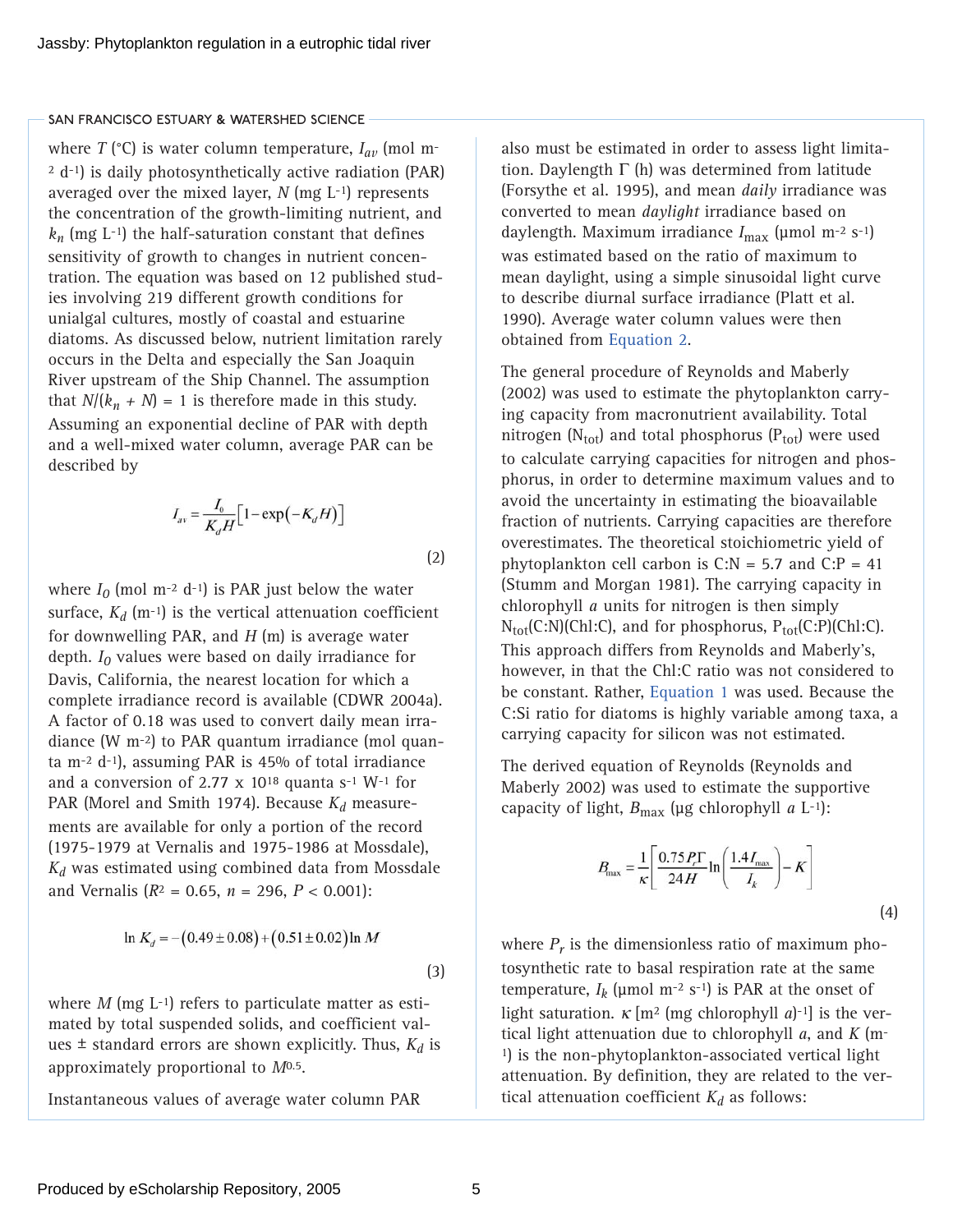$$
K_d = \kappa B + K \tag{5}
$$

<span id="page-5-0"></span>The parameter values suggested by Reynolds and Maberly (2002) were also used:  $\kappa$  = 0.01,  $P_r$  = 15, and  $I_k$  = 20.  $\Gamma$  and  $I_{\text{max}}$  were determined as above. *K* was estimated from Equation 5. There is much uncertainty in the parameter values chosen by Reynolds and Maberly (2002), and therefore corresponding uncertainty in the estimates of *B*<sub>max</sub>. Although there are other ways to arrive at maximum biomass estimates, they all suffer from similar uncertainties.

Growth rate estimates are required to understand the demands on nutrient resources in transit to the Ship Channel. Daily gross primary production *P* (mg C m-2 d-1) is described well in the Delta by

$$
P = 4.61 \frac{\Psi B I_0}{K_d} \tag{6}
$$

where Ψ [mg C (mg chlorophyll *a*)-1 (mol m-2)-1] is the water column light utilization efficiency and  $B$  ( $\mu$ g L<sup>-1</sup>) is chlorophyll *a* concentration. This relationship is based on theoretical considerations for low light conditions and has been shown experimentally to apply to Delta primary productivity (Cole and Cloern 1987). It follows that growth rate  $r$  (d<sup>-1</sup>) can be expressed in terms of *P* by

$$
r = (1 - \rho_0) \frac{P \text{ (Chi:C)}}{B} - \rho_1 = 4.61 (1 - \rho_0) \Psi \text{ (Chi:C)} \frac{I_0}{K_d H} - \rho_1 \tag{7}
$$

where respiratory losses are divided into a photosynthesis-dependent fractional loss  $\rho_0$  and a basal metabolic loss  $\rho_1$  (d<sup>-1</sup>). The term (Chl:C)/*H* simply converts volumetric chlorophyll *a* concentrations *B* into areal carbon concentrations. The right-hand side has been written to emphasize the physical interpretation: Ψ(Chl:C) is the efficiency with which light is manifested as growth rate, and  $I_0/K_dH$  is the mean light in the water column assuming, as in the San Joaquin River, that essentially all light is absorbed before the bottom. The efficiency Ψ is taken to be 0.73 (Jassby et al. 2002). Values for the respiration parameters are based on the study of Cloern et al. (1995), who summarized empirically the results of many experiments in the literature in which both photosynthesis and growth rates were measured:  $\rho_0$  = 0.15 and  $\rho_1$  = 0.015. The estimation of Chl:C is also based on the latter study, as described above.

## **Hydrological estimates**

Values of net discharge into the Ship Channel are also necessary to estimate phytoplankton demands on river nutrients. The U.S. Geological Survey has operated an Ultrasonic Velocity Meter (UVM) station in the San Joaquin River just upstream of the Ship Channel since August 1995

([http://sfbay.wr.usgs.gov/access/delta/tidalflow;](http://sfbay.wr.usgs.gov/access/delta/tidalflow) Figure 2). A 15-minute interval UVM tidal flow record is computed and converted to discharge using water-surface elevation, channel geometry survey data, and Acoustic Doppler Current Profiler measurements.

The best estimate of historical mean daily flows in the Delta is obtained with Dayflow, a computer program developed in 1978 as an accounting tool for determining historical Delta boundary hydrology (IEP 2003). Input data include monitored and estimated values of the principal stream inflows, precipitation, exports from the Delta, and diversions and drainage within the Delta. Output data include discharge rates at important locations throughout the Delta, based on input data and mass balance calculations. Dayflow output itself does not contain estimates of discharge into the Ship Channel, but the question naturally arises as to whether a surrogate net flow series can be constructed by determining a relationship between net discharge measurements and Dayflow variables. The largest effects on tidally-averaged net flow should be the upstream flow in the San Joaquin River and the split in flow taking place at the head of Old River. The latter is driven by exports from the Delta into the federal Central Valley Project and State Water Project. Estimates of San Joaquin River discharge at Vernalis and of exports are available from Dayflow output (<http://iep.water.ca.gov/dayflow>).

Net flow is also affected by the presence of a temporary rock barrier—the Head of Old River barrier—constructed annually at the confluence of the Old and San Joaquin rivers to protect migrating Chinook salmon from the federal and state pumping plants ([http://sdelta.water.ca.gov/web\\_pg/tempmesr.htm](http://sdelta.water.ca.gov/web_pg/tempmesr.html)l). The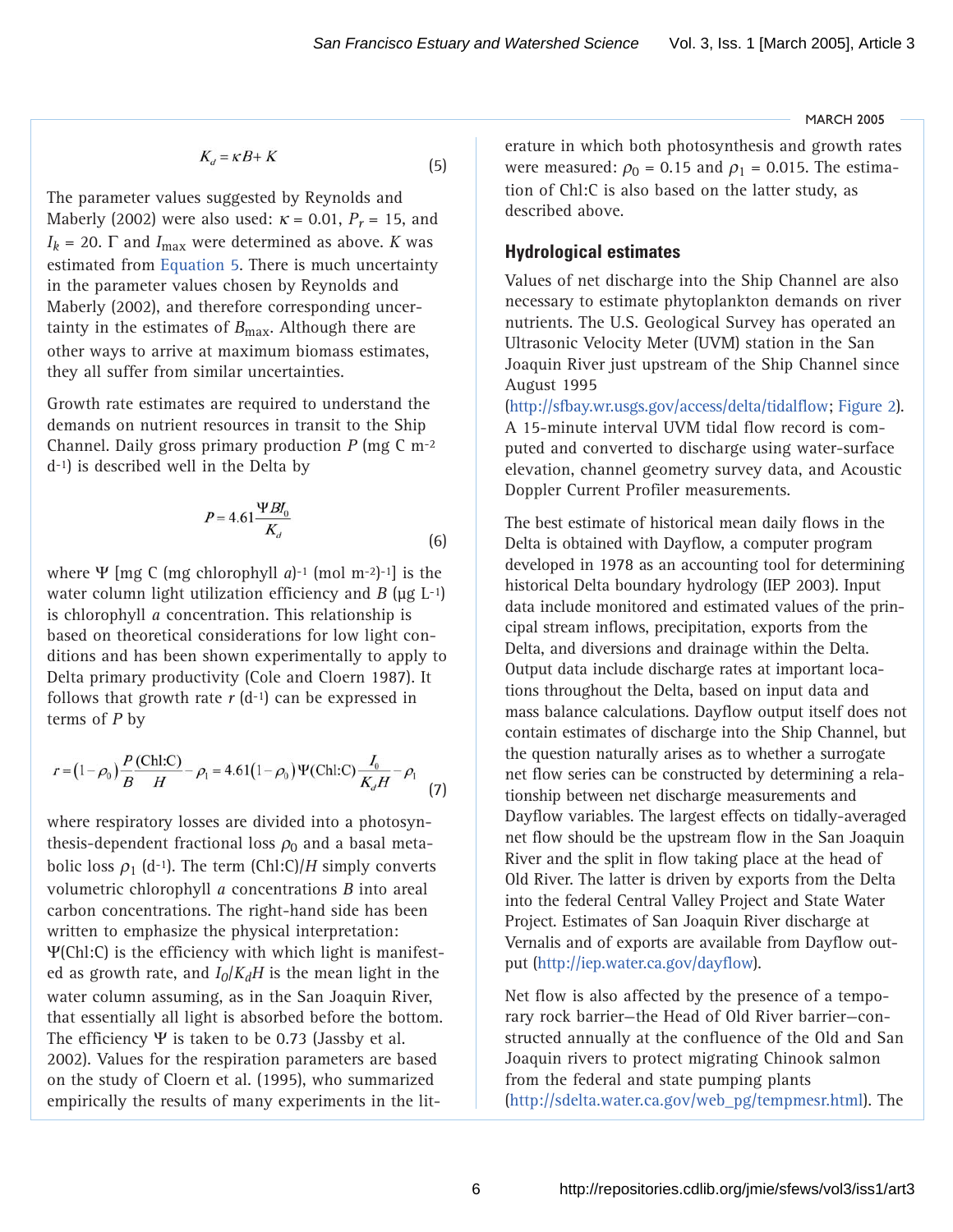<span id="page-6-0"></span>barrier has been in place most years since 1963 for some portion of the period September 15-November 30. It was also installed in 1992, 1994, 1996, 1997, 2000, 2001, 2002, and 2003 for some portion of the period April 15-May 30. A monthly variable *Bhor* was defined equal to the actual proportion of the entire month during which the barrier was in place. Because installation and removal take more than one day, the barrier was assumed to be in place from the installation completion date until the removal completion date.

Net flow was estimated by

$$
Q_{net} = c_0 + c_1 Q_{vern} + c_2 Q_{exp} (1 - B_{hor})
$$

(8)

where  $Q_{net}$  (m<sup>3</sup> s<sup>-1</sup>) is monthly mean net flow into the Ship Channel,  $Q_{vern}$  (m<sup>3</sup> s<sup>-1</sup>) is monthly mean flow at Vernalis, and  $Q_{exp}$  (m<sup>3</sup> s<sup>-1</sup>) is monthly mean water export from the Delta. The effect of the barrier is complicated by the addition of culverts in recent years that allow some flow through the barrier, and by temporary rock barriers installed further downstream on Old River to increase water levels in south Delta sloughs, primarily for agriculture diversions. Neither complication is reflected in *Bhor*.

Unimpaired discharge or full natural flow represents the natural water production of a river basin, unaltered by upstream diversions, storage, or by export or import of water to or from other watersheds. We estimated monthly unimpaired runoff at Vernalis from the sum of estimates for the Stanislaus, Tuolumne, Merced, and San Joaquin rivers. These flows are based on calculations done by project operators on the respective rivers, the U.S. Army Corps of Engineers, and/or California Cooperative Snow Surveys. The San Joaquin Valley Water Year Hydrologic Classification identifies each water year (extending from October 1 of the previous calendar year through September 30) as one of five types, depending on unimpaired discharge: critical, dry, below normal, above normal, and wet. Exact definitions and data for unimpaired discharges and water year type are available at the California Data Exchange Center (CDWR 2004b).

## **Data analyses**

Unless otherwise stated, replicate samples for all variables have been averaged and data within the same month aggregated by their median, in order to avoid bias when comparing seasons with different amounts of raw data. When necessary, small gaps in monthly time series were imputed using a time series modeling procedure known as TRAMO (Time series Regression with ARIMA noise, Missing observations, and Outliers; Gómez and Maravall 2002), which retains the autocorrelation structure in the series. When assessing trends by month in time series, a robust measure sometimes known as the Theil trend—is used. This is simply the median slope of the lines joining all pairs of points in the series. The Kendall-tau test can be used to determine the significance of the trend (Helsel and Hirsch 1992).

Principal component analysis (PCA) of monthly time series was used to investigate interannual variability (Jassby 1999). PCA in this context of time series analysis reveals the number of independent underlying mechanisms, sometimes called modes of variability, that together combine to produce the overall interannual variability. Consider, for example, a hypothetical case in which the year-to-year variability of river phytoplankton is due to both discharge variability during May-August and grazing variability in July-October. As long as the two mechanisms are not highly correlated among years, PCA will identify that there are two mechanisms; the importance of each mechanism seasonally; and their strength from one year to the next. These features often provide strong constraints on the underlying mechanisms while also providing clues for their identity. The time series is first reshaped into a years  $\times$  months data matrix. Principal components (PCs) were estimated by singular value decomposition of the covariance matrix of the data matrix. The number of significant PCs was determined using used a Monte Carlo procedure known as Rule N (Overland and Preisendorfer 1982).

Restricted cubic splines were used as transforms for predictors in regression relationships (Harrell 2001). A cubic spline is a piecewise polynomial of order three that is smooth (specifically, it has continuous first and second derivatives) at the knots (i.e., points joining the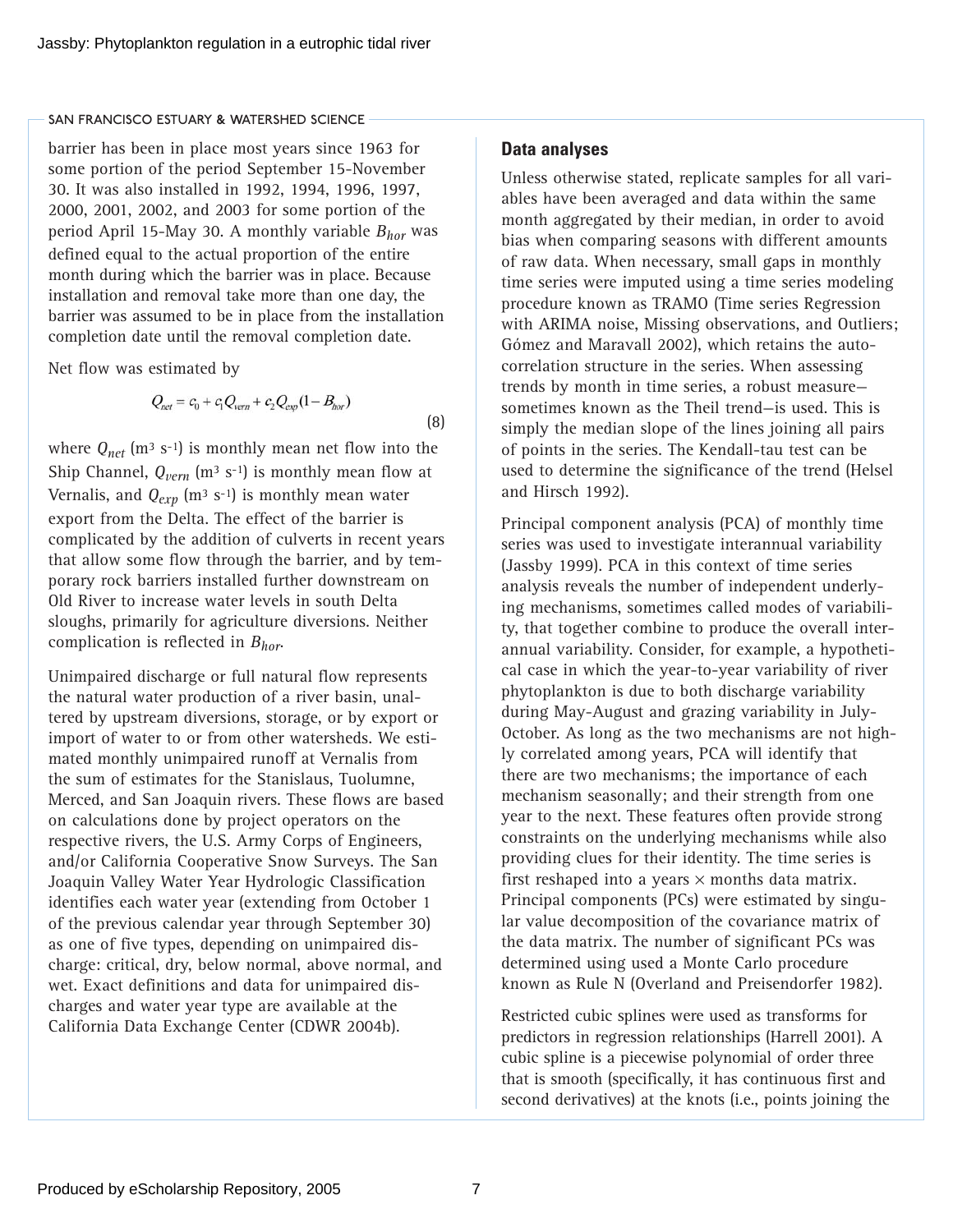<span id="page-7-0"></span>different polynomial pieces). A restricted cubic spline or natural spline is further constrained by being linear beyond the outer knots. The use of splines in general and restricted cubic splines in particular has many advantages over other methods in representing nonlinear functions in a regression model when the exact form of the nonlinearity is unknown. To minimize the number of parameter estimates, a restricted cubic spline with only three knots was used, requiring only two parameters. The knot positions—at the 0.1, 0.5, and 0.9 quantiles—were chosen based on general recommendations from simulation studies, and were not tailored in any way for the current data set. The spline functions can therefore be described in general by

$$
f(x) = b_1 x + b_2 [(x - k_1)_+^3 - (x - k_2)_+^3 (k_3 - k_1)/(k_3 - k_2)
$$
  
 
$$
+ (x - k_3)_+^3 (k_2 - k_1)/(k_3 - k_2)]
$$
 (9)

where  $b_1$  and  $b_2$  are constant coefficients, the  $k_i$  are the 0.1, 0.5, and 0.9 quantiles of *x*, and

$$
y_{+} = \begin{cases} 0 & y \le 0 \\ y & y > 0 \end{cases} \tag{10}
$$

Multivariate regression model results are illustrated as partial residual plots, which attempt to show the relationship between a given independent variable and the response variable, while accounting for the other independent variables in the model. Specifically, a partial residual plot here refers to a plot of  $r_i + b_k x_{ik}$  versus  $x_{ik}$ , where  $r_i$  is the ordinary residual for the  $i$ -th observation,  $x_{ik}$  is the *i*-th observation of the *k*-th predictor, and  $b_k$  is the regression coefficient for the *k*-th predictor.

# **RESULTS**

## **Historical time series**

Interannual variability in chlorophyll *a* is strong (Figure 3A and B). Phytoplankton at both Vernalis and Mossdale can reach very high concentrations. Monthly medians reached 337 µg/L in August 1977 during the extreme dry El Niño-Southern Oscillation event (ENSO) of 1976-1977. The record individual measurement of 499 µg/L was taken on 18 June 1992 during the last year of a six-year drought. At the other extreme, concentrations remained below 10 µg/L the entire year



**Figure 3.** Monthly time series of (A) chlorophyll *a* at Vernalis; (B) chlorophyll *a* at Mossdale; and (C) San Joaquin River discharge at Vernalis.

during the extreme wet event of 1983. A principal component analysis of the Vernalis time series demonstrated that there was only one significant mode of interannual variability, accounting for 72% of the overall variabilit[y \(Figure 4A\). T](#page-8-0)his mode was centered in June-August, the period when phytoplankton almost always reaches its annual maximum [\(Figure 4B\),](#page-8-0) although there is one case each of the annual chlorophyll maximum occurring in May (1983), September (2000), and October (1991). Interannual variability is thus determined by the size of the annual chlorophyll *a* peak, and the time series of maximum annual chlorophyll *a* concentrations contains almost as much information as the time series of monthly values. Regulation of the annual chlorophyll *a* peaks is therefore the relevant focus for understanding interannual variability.  $\frac{2}{5}$ <br>  $\frac{2}{5}$ <br>  $\frac{2}{5}$ <br>  $\frac{2}{5}$ <br>  $\frac{2}{5}$ <br>  $\frac{2}{5}$ <br>  $\frac{2}{5}$ <br>  $\frac{2}{5}$ <br>  $\frac{2}{5}$ <br>  $\frac{2}{5}$ <br>  $\frac{2}{5}$ <br>  $\frac{2}{5}$ <br>  $\frac{2}{5}$ <br>  $\frac{2}{5}$ <br>  $\frac{2}{5}$ <br>  $\frac{2}{5}$ <br>  $\frac{2}{5}$ <br>  $\frac{2}{5}$ <br>  $\frac{2}{5}$ <br>  $\frac{2}{5}$ <br>

The seasonal pattern also reflects precipitation and runoff, with lowest values of chlorophyll *a* typically in December-January during the wet season, and highest values typically in July-August during the dry season (Figure 3C). The maximum biomass at Mossdale was typically higher than at Vernalis by a mean of  $32 \pm$ 8% (standard error). Only 4 of 21 years showed a

8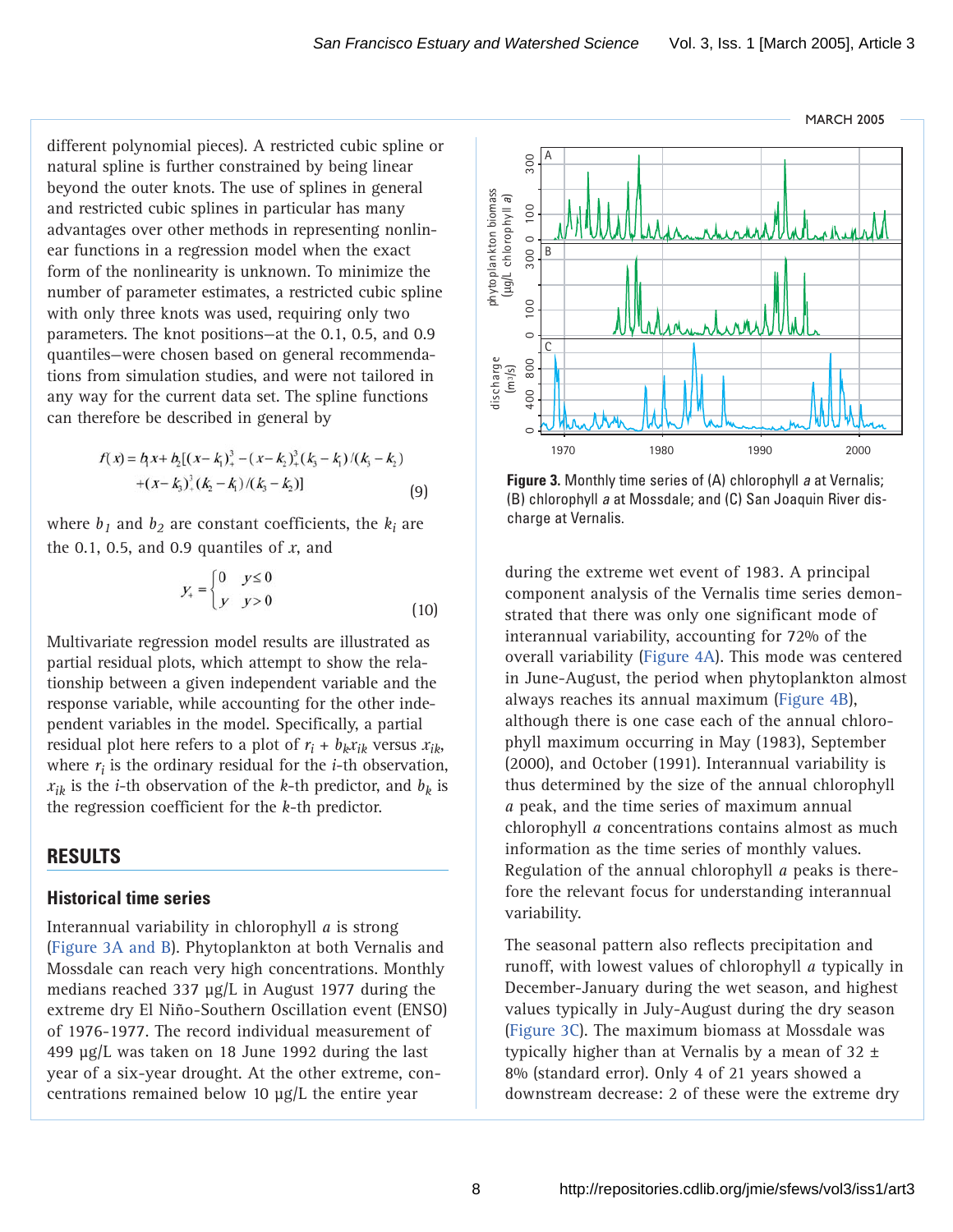

<span id="page-8-0"></span>SAN FRANCISCO ESTUARY & WATERSHED SCIENCE

**Figure 4.** Principal component analysis of the chlorophyll *a* monthly time series. (A) Variance (bars) and cumulative variance (circles) corresponding to each principal component. *Shading*, statistically significant according to Rule N (*P* < 0.05). (B) Coefficients for the first principal component.

years 1977 and 1992, and all 4 showed a decrease of less than 5%. The phytoplankton is thus usually in its (longitudinal) increasing phase in this reach. The summer biomass peaks at the Vernalis and Mossdale stations were almost always dominated by small centric diatoms characteristic of turbid, well-mixed rivers, most commonly of the genera *Cyclotella* and *Thalassiosira* (20 of 27 years, 1975-2001). Leland et al. (2001) found similar dominants in their four-year study of algal species composition in the San Joaquin River upstream of Vernalis, implying a continuity of the main populations along the mainstem.

## **Resource constraints on carrying capacity and growth rates**

To determine if resource availability controlled phytoplankton biomass, the carrying capacity for each macronutrient and for incident light was estimated for the time when annual peak chlorophyll *a* occurred. Data for Mossdale were used, because biomass usually increases between Vernalis and Mossdale and approaches carrying capacity more closely at the latter station. Carrying capacities are surprisingly similar for

macronutrients and light (Figure 5). On average, observed peak chlorophyll *a* values reach only a small percentage of the carrying capacity, from 10% (light) to 13% (phosphorus). They are also less than 50% of the carrying capacity in almost all years for each resource. In the extreme dry years such as 1976-77 and 1991-92, however, they can be more than 50% of carrying capacity: The maximum percentages are 59% for light (1977), and 69% for nitrogen (1977) and 66% for phosphorus (1991). The latter two percentages show that at least two-thirds of the total nitrogen or phosphorus was actually available for phytoplankton growth in these years.

Phosphorus carrying capacity was lower than nitrogen carrying capacity in 15 of 20 years, and the relative sensitivity to phosphorus limitation appears to be increasing. There is no overall upward or downward trend over the whole record for either total nitrogen or phosphorus (not shown). Indeed, although the trends for total nitrogen by month are mostly upward, and for total phosphorus mostly downward, only in one



**Figure 5.** Estimated carrying capacities of available resources at Mossdale for phytoplankton, compared with actual chlorophyll *a* values. (A) Light carrying capacity. (B) Nitrogen and phosphorus carrying capacities.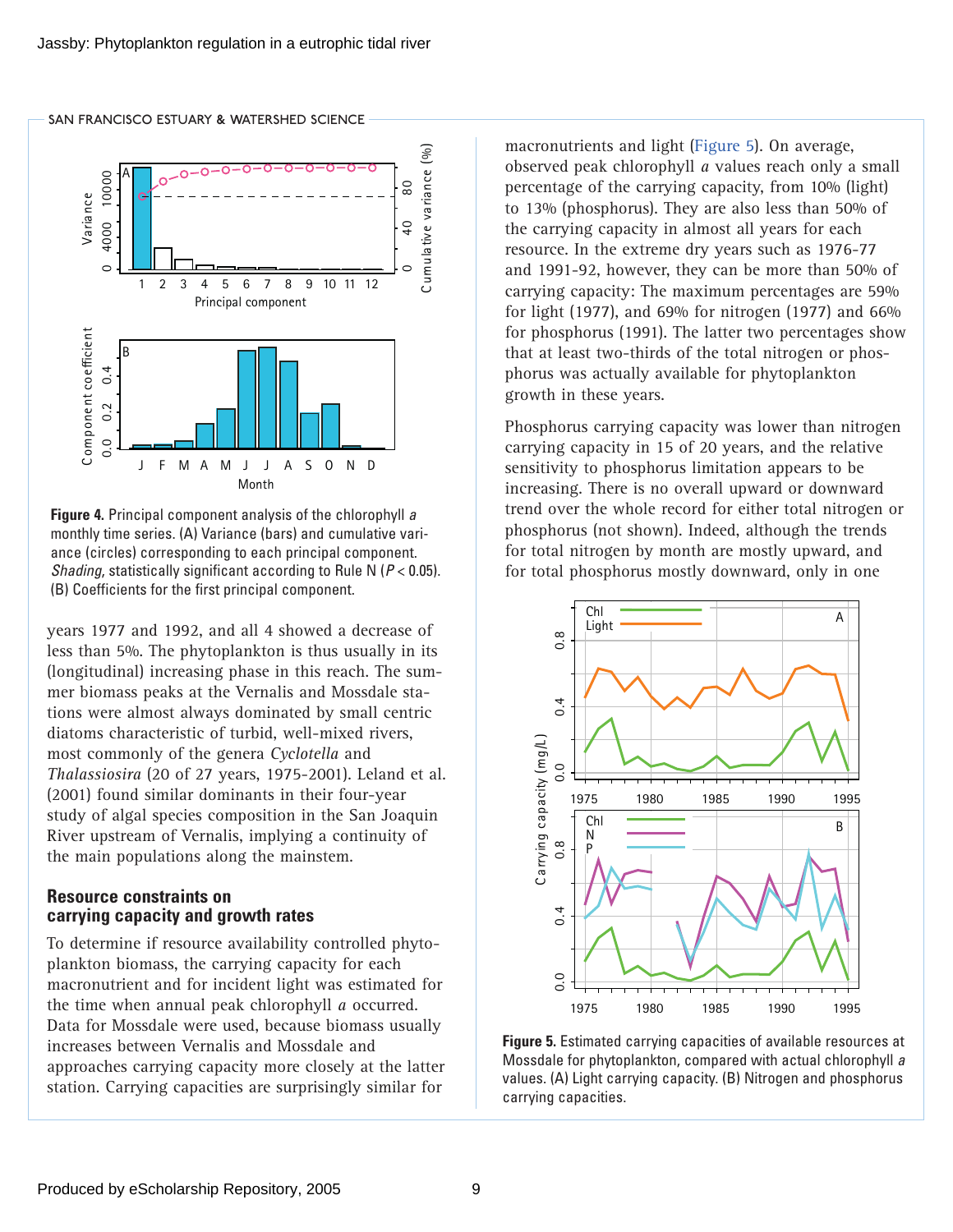<span id="page-9-0"></span>month each were the trends significant  $(P < 0.05)$ : +0.050 mg  $L^{-1}$  yr<sup>-1</sup> nitrogen in June, and -0.019 mg L-1 yr-1 phosphorus in September. In contrast, the total nitrogen to phosphorus ratio exhibits a clear rise over time, at least since the 1976-77 ENSO (Figure 6A), and the monthly trends are significant for most of March-October, covering the main growth period for phytoplankton (Figure 6B). Values early in the record are close to the Redfield ratio of 16, typical of phytoplankton. In the last decade, however, this ratio has been exceeded almost every month.

Resource constraints on growth rate, as opposed to carrying capacity, were also investigated. Nutrient limitation of phytoplankton growth typically becomes significant only when dissolved nutrient concentrations fall below about 0.07 mg L-1 nitrogen and 0.03 mg L-1 phosphorus; these values are at least five



**Figure 6.** (A) Molar ratio of total nitrogen to phosphorus at Vernalis. *Dashed line*, ratio = 16, characteristic of phytoplankton. (B) Long-term (Theil) trends by month for the molar ratio of total nitrogen to phosphorus at Vernalis, 1975-2002. *Shading*, significantly different from zero (*P* < 0.05), according to the Kendall-tau test.

times typical half-saturation constants for uptake (Fisher et al. 1995). Nutrient concentrations were examined for those months in which the peak annual biomass occurred. At Vernalis, the minimum nutrient concentrations at those times were 0.30 mg L-1 dissolved inorganic nitrogen and 0.040 mg L-1 soluble reactive phosphorus, i.e., above the threshold for nutrient limitation of growth rate. Median values were 1.67 and 0.090 mg L-1, respectively. At Mossdale, the medians were similar—1.42 and 0.085 mg L-1, respectively—but soluble reactive phosphorus decreased to 0.010 mg L-1 in the dry years of 1976, 1977, and

1991, and dissolved inorganic nitrogen was as low as 0.110 mg  $L<sup>-1</sup>$  in both 1991 and 1992. It is therefore possible that nutrient limitation occurs at Mossdale in extreme dry years. But this must be more the exception than the rule because nutrient levels are usually much higher than the thresholds for limitation even at Mossdale. Moreover, soluble reactive phosphorus may underestimate available phosphorus because of uncertainty about intracellular storage and other dissolved fractions (Bradford and Peters 1987).

Although carrying capacities for silicon cannot be estimated with any certainty, the dissolved concentrations are informative. The median value for silicon at Mossdale during 1975-1995 was 15 mg  $L<sup>-1</sup>$  and the absolute minimum (1977) was 1.2 mg L-1 silica. In lakes, silicon limitation does not occur until silica concentrations drop well below 1 mg L-1 (Lund 1964). In marine diatoms, Azam and Chisolm (1976) found half-saturation constants of 0.15 mg L<sup>-1</sup> silica or less for silicic acid uptake. Kilham and Kilham (1975) argued on the basis of distributional data that *Aulacoseira granulata* grows best where silicon is not limiting, and this species is often abundant in the San Joaquin River. Silicon limitation of growth rate is thus unlikely. Even if diatom biomass at Mossdale did become limited by silicon availability in extreme droughts, non-diatoms would then simply have the advantage and in principle would play the dominant role at those times. Nitrogen and phosphorus are therefore the focus in what follows.

Light conditions in the water column were examined at the time of peak biomass each year. Average water column irradiance at the time of maximum daily irradiance ranged from 53 to 195 µmol m-2 s-1 over the years, with a median of 91. In comparison, characteristic values for the irradiance level promoting maximum primary productivity are usually in the range 200-800  $\mu$ mol m<sup>-2</sup> s<sup>-1</sup>, even taking into account photoadaptation (Padisák 2004). Phytoplankton growth rate in the San Joaquin River is therefore probably light-limited at the time of the annual phytoplankton peak. Growth rates at Mossdale during times of peak phytoplankton biomass were estimated using [Equation 7.](#page-5-0) Growth rates are mostly in the range 0.3-0.6 d-1 [\(Figure 7\).](#page-10-0) As pointed out above, nutrient limitation may have been present at Mossdale in 1976-77 and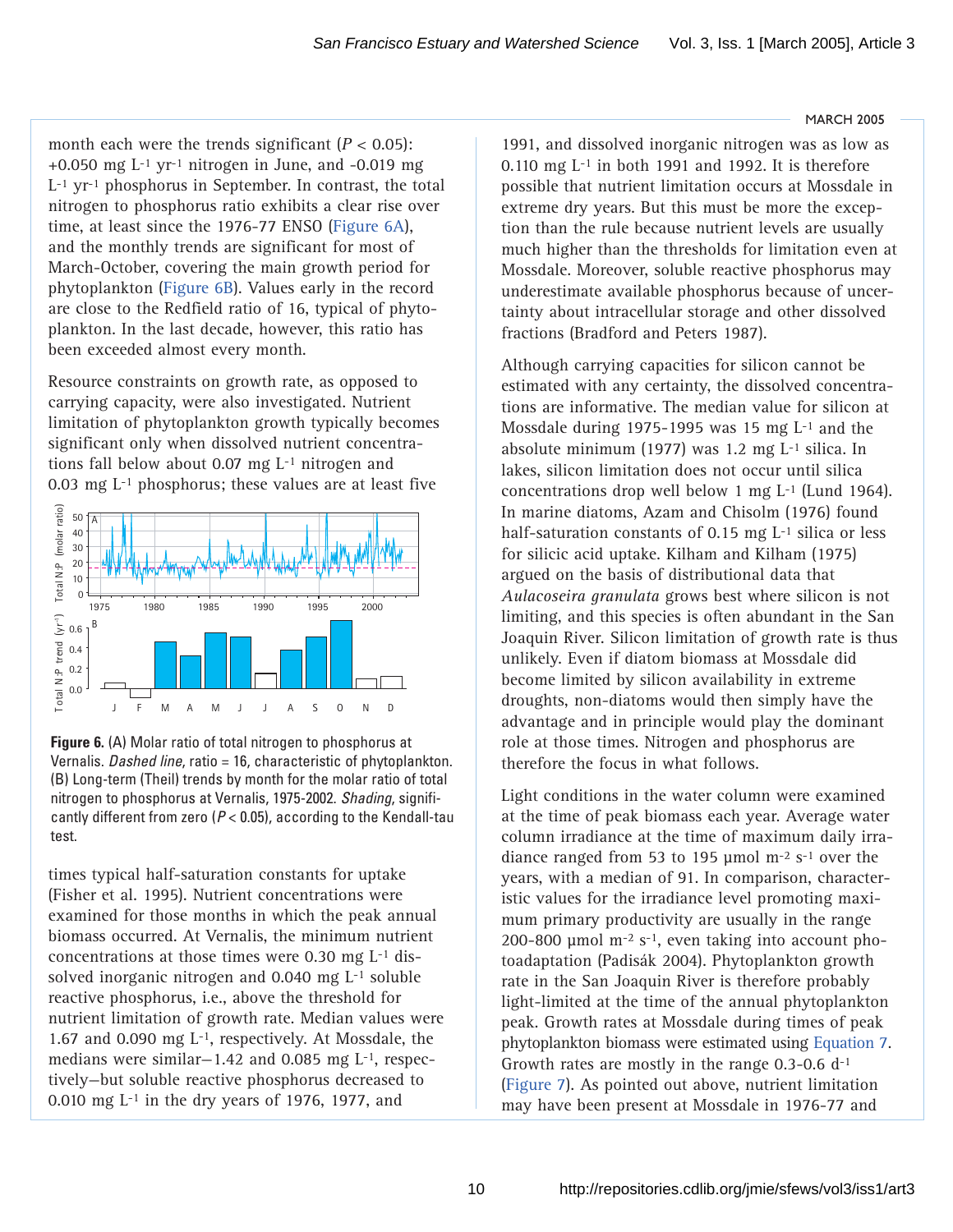<span id="page-10-0"></span>SAN FRANCISCO ESTUARY & WATERSHED SCIENCE



**Figure 7.** Estimated phytoplankton community growth rates at Mossdale during the time of annual peak biomass, based on equations 1 and 7.

1991-92, in which case  $N/(k_n + N) < 1$  i[n Equation 1](#page-3-0) and growth rates would have been lower.

Note that light attenuation is usually due mostly to mineral suspensoids, as opposed to phytoplankton. Phytoplankton contributes little, on average, to total suspended matter at Mossdale, even at peak annual biomass. For example, assuming a Chl:C ratio given by [Equation 1](#page-3-0) and a carbon to dry weight ratio of 0.3 for diatoms (based on data from Lund 1964), the median contribution during the annual peak was 12% (1975-1995). Contributions during extreme dry years can be much higher, though, as high as 45% in 1977. Using a typical value of 0.01 m2 (mg chlorophyll *a*)-1 for PAR attenuation, the chlorophyll *a* contribution to observed  $K_d$  at Mossdale was a median of only 14% but reached as high as 82% in 1977 (1975-1985). The very dry years thus favor high chlorophyll *a* concentration even more than high total suspended solids.

## **Phytoplankton biomass and river discharge**

San Joaquin River discharge appears to be a dominant controlling factor for chlorophyll *a* concentrations at Vernalis and Mossdale. This can be appreciated by comparing monthly chlorophyll *a* concentrations with discharge rates [\(Figure 3\).](#page-7-0) Peak annual values of chlorophyll *a* appear to be determined by discharge rates during early summer. For example, the two peaks over 300 µg/L in 1977 and 1992 correspond to the two lowest discharge values. In the early years of the 1987-1992 drought, summer discharge remained

relatively high and peak chlorophyll *a* values correspondingly low. As summer discharge declined throughout the drought, summer chlorophyll *a* increased. In fact, the disappearance of high chlorophyll *a* values after 1977 until the early 1990s can be understood based on early summer discharge rates alone. Figure 8 illustrates the relationship between annual maximum chlorophyll *a* at Vernalis and discharge during the same month. Peak chlorophyll *a* increases dramatically as concurrent discharge decreases. There is some indication of a rapid rise below about 50  $\text{m}^3$  s<sup>-1</sup>, and a (weak) suggestion of saturation at the highest chlorophyll *a* level in 1977.

The frequency of large blooms appears to have declined since the late 1970s [\(Figure 3A\).](#page-7-0) The dependence of bloom size on discharge (Figure 8) naturally leads to the question: Has early-summer discharge changed in some systematic way since the 1970s? Flow in the tidal San Joaquin River is highly managed, responding to



**Figure 8.** Annual peaks of median monthly chlorophyll *a* at Vernalis versus mean river discharge during the same month in which the peak occurred, 1969-2002. *Filled circles*, observations before 1978.

storage-and-release patterns from upstream reservoirs on the mainstem and three tributaries: the Merced, Tuolumne, and Stanislaus rivers. Construction of Friant Dam on the mainstem was completed in 1942. The seasonal flow pattern at Vernalis has since changed markedly, typically with lower flows during March-July and higher during September-Decembe[r \(Figure 9A\).](#page-11-0) Combined with high agricultural nutrient sources, lower flows during March-July made possible the large phytoplankton blooms observable in the historical record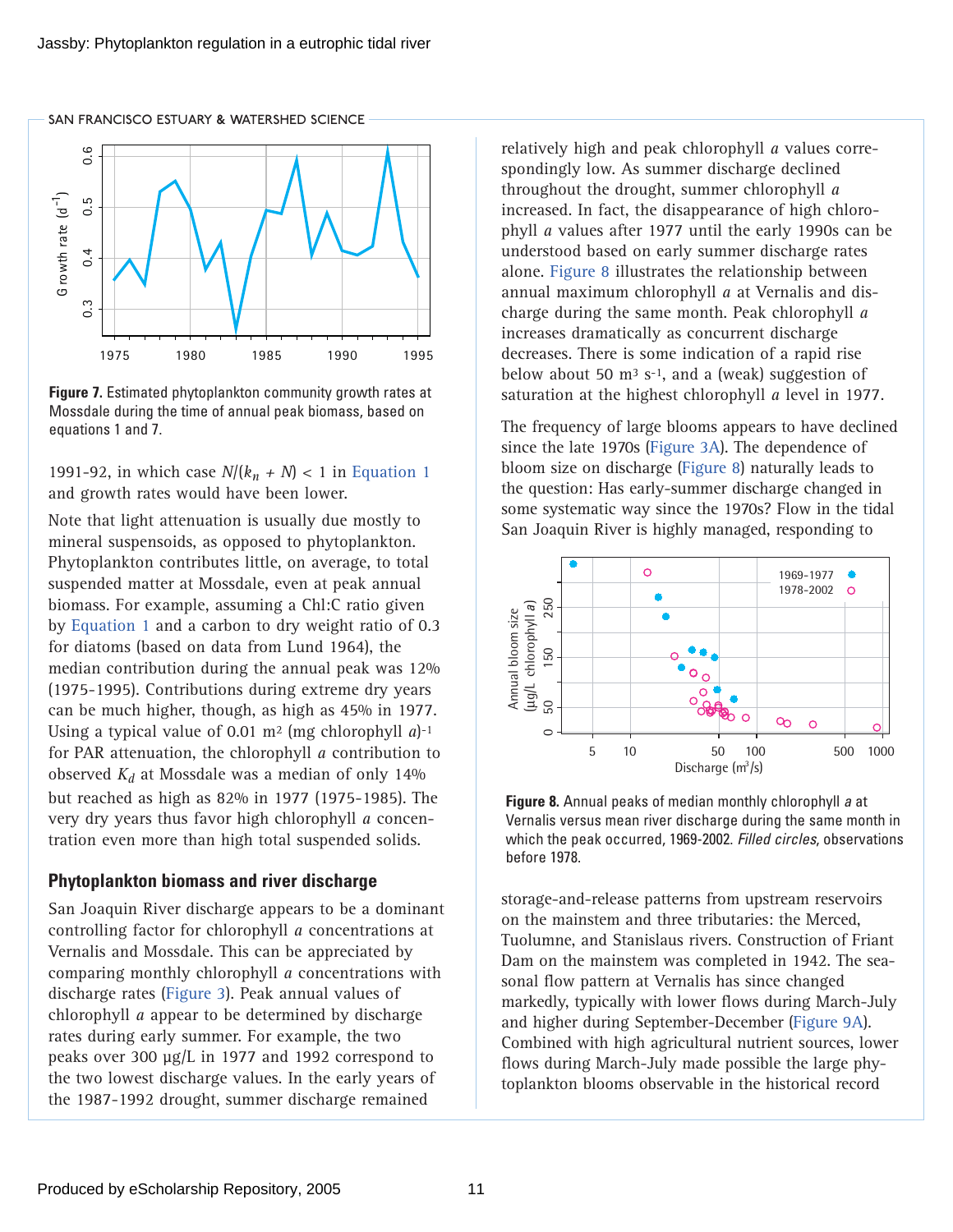<span id="page-11-0"></span>

*lines*, median values for 1956-1981 and 1982-2003, respectively. **Figure 9.** Ratio of actual to unimpaired flow at Vernalis. (A) Monthly boxplots of the ratio for 1956-2003 (whiskers extend to full range of data). (B) Time series of the ratio for July. *Horizontal*

[\(Figure 3A\).](#page-7-0) The last of the large reservoirs, the New Melones on the Stanislaus, was constructed in 1979 [\(Figure 1\),](#page-1-0) although full dam operations did not begin until 1982 because of public opposition. One of the dam's functions is to decrease Delta salinity intrusions during summer by providing auxiliary flow to the San Joaquin River. The Stanislaus has contributed a median of about 35% of the San Joaquin discharge in July since dam construction, compared to 21% before. About 7.1% of the total annual Stanislaus discharge now occurs in July, compared to only 2.7% before the dam was built. The result of changed storage-and-release patterns from the New Melones and other reservoirs since the early 1980s has been almost a doubling of median July flow at Vernalis, and in some years July flow has exceeded the unimpaired level (Figure 9B). During 1982-2002, July flow exceeded the 50  $\text{m}^3$  s<sup>-1</sup> threshold 11 times, whereas during the prior 21 years, it

**MARCH 2005** 

exceeded the threshold only 6 times (Figure 10). Even during dry and critically dry years, flow now approaches the threshold. This alone is sufficient to explain the long-term change in bloom magnitude.

There is much variability in the relationship between bloom size and flow at intermediate discharge values. Much of this variability appears to be due to a change in the relationship over the years, with earlier chlorophyll *a* observations tending to be higher for a given discharge level. The different behavior in early com-



**Figure 10.** San Joaquin River discharge near Vernalis during July, including the water year type for each year. *C*, critical (critically dry). *D*, dry. *BN*, below normal. *AN*, above normal. *W*, wet. *Horizontal solid lines*, range in which bloom size is sensitive to discharge (10-50  $\text{m}^3$  s<sup>-1</sup>).

pared to later years was explored by modeling chlorophyll *a* as a function of discharge and time. Based on [Figure 8, a](#page-10-0) power relationship between chlorophyll *a* and discharge was assumed, with the addition of a time trend. In order to allow the data themselves to determine the form of the trend, the trend was modeled as a restricted cubic spline transform of time. Only three knots were used for the spline, requiring only two additional coefficients to be estimated:

$$
\ln(B) = a_1 + a_2 \ln(Q_{\text{term}}) + f(Y) + \varepsilon_t \tag{11}
$$

where *B* is chlorophyll *a*, *Qvern* is discharge at Vernalis, *Y* is the year, *f* is the spline-estimated transform of year,  $a_1$  and  $a_2$  are constant coefficients; and  $\varepsilon_t$  is an independent normal process. The spline function is given b[y Equation 9.](#page-7-0)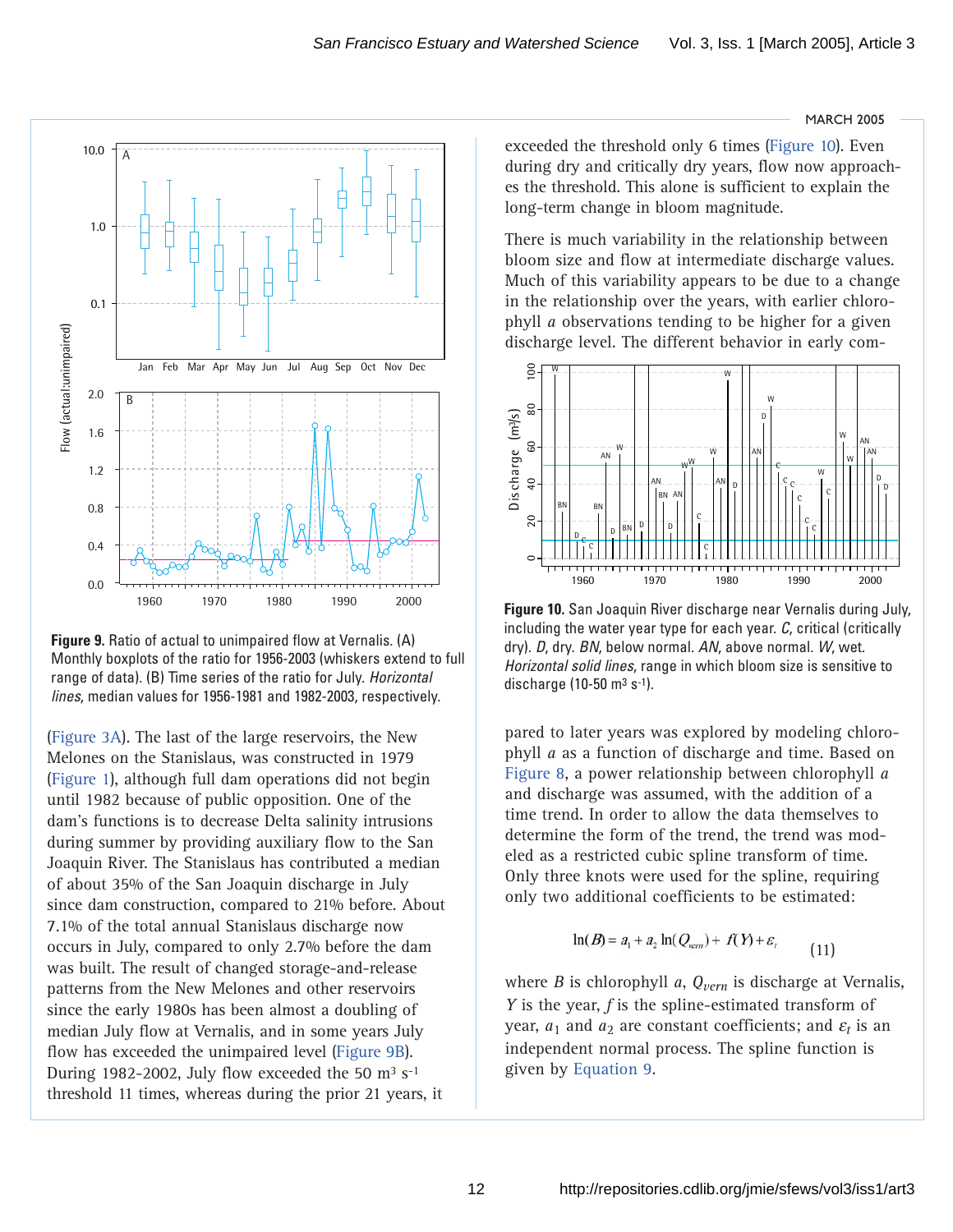<span id="page-12-0"></span>Parameters of [Equation 11](#page-11-0) were determined using ordinary least-squares regression. The residuals are free of serial correlation and approximately normal. All variables are important according to the partial *F* tests, including the nonlinearity in the trend (Table 1), and the adjusted  $R^2 = 0.83$ .

| <b>Table 1.</b> Partial F tests for the Vernalis chlorophyll a model of |  |
|-------------------------------------------------------------------------|--|
| Equation 11.                                                            |  |

| <b>Factor</b>         | d.f. | <b>Partial</b><br>Sum Sq. | Mean<br>Sq. |     | <b>F-statistic Probability</b> |
|-----------------------|------|---------------------------|-------------|-----|--------------------------------|
| Discharge             |      | 15                        | 15          | 110 | < 0.001                        |
| Trend                 | 2    | 2.4                       | 1.2         | 9.0 | < 0.001                        |
| Trend<br>nonlinearity | 1    | 1.5                       | 1.5         | 12  | 0.002                          |
| Regression            | 3    | 22                        | 7.2         | 55  | < 0.001                        |
| Error                 | 30   | 3.9                       | 0.13        |     |                                |

The results indicate an approximate power relation between chlorophyll *a* and river discharge ( $B \propto Q^{-0.76}$ ), with the effect of a given discharge value less in later versus early years (Figure 11). Although there is some hint of an upturn in recent years, the standard errors indicate that it lacks statistical significance. The trend is constrained to be smooth because the data allow only one interior knot, but the partial residuals for the trend suggest that an abrupt drop may have occurred around the 1976-77 ENSO.

Discharge affects phytoplankton biomass not only through transit time but also through growth rate, because of changes in light attenuation due to discharge impacts on suspended matter. The relationship between suspended matter and discharge depends on the season. Suspended matter decreases with flow for any given month from late winter to early fall, but not during the remaining month[s \(Figure 12\). A](#page-13-0)pril and December show strongly opposite relationships with discharge. Although the correlation with discharge is significant for March-July and December, most of the variability appears to be due to other factors. The variability explained by discharge in July, for example, is only *R*2 = 0.29. The dependence of suspended matter on discharge is also much weaker than the inverse dependence of transit time on discharge: The exponent of the power relationship in July is only -0.23.



**Figure 11.** Partial residual plots for the Vernalis peak chlorophyll *a* model (Equation 11). (A) Partial residuals for discharge. (B) Partial residuals for the time trend. *Solid lines*, partial fit. *Dashed lines*, standard errors. *Circles*, partial residuals.

## **Net river discharge and export effects**

Mossdale is 26 km from the entrance to the Ship Channel, so there is further opportunity for phytoplankton growth between Mossdale and the Ship Channel. Water exports via Old River, however, decrease river discharge and increase travel time from Mossdale to the Ship Channel. It is interesting to consider the impact of flows down Old River on travel time and subsequent phytoplankton growth between Mossdale and the Ship Channel.

Net discharge *Qnet* into the Ship Channel was estimated using [Equation 8.](#page-6-0) This model describes the overall data well, and is also well-behaved statistically [\(Figure 13, Table 2\).](#page-13-0) The adjusted  $R^2 = 0.93$ , and the residuals are not serially correlated. The model describes the low-flow data less well than the entire dataset. The model was refit using only data for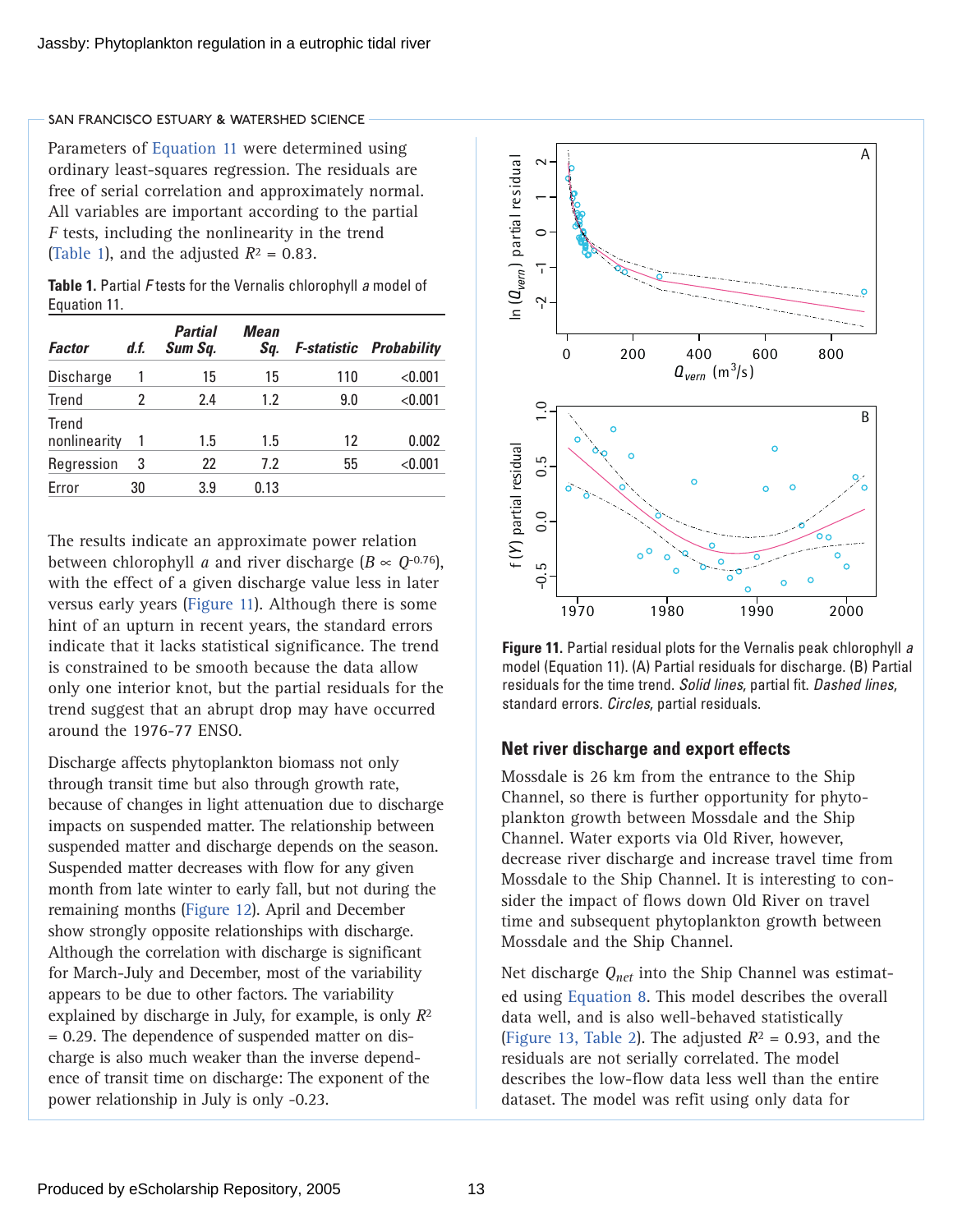<span id="page-13-0"></span>

**Figure 12.** Total suspended solids versus discharge by month at Vernalis, 1969- 2002. *Straight lines*, power relation between suspended matter and discharge.

 $Q_{net}$  <85 m<sup>3</sup> s<sup>-1</sup>. The overall fit was, of course, poorer, but the fit for low-flow data also did not improve. The lack of fit for low values probably represents physical processes missing from the model and cannot be corrected solely through statistical means. The overestimation of low flows by the model could possibly be remedied by the inclusion of a term representing culverts through the Head of Old River barrier. Diversion



**Figure 13.** Fitted values and actual observations of net discharge into the Ship Channel. Fitted values are based on the model described by Equation 8. *Horizontal dashed lines*, standard error of residuals.

of water for irrigation downstream of the Old River branch may also play a role. In any case, the model was considered adequate for the application at hand. As net discharge should be less than or equal to discharge at Vernalis, the smaller of *Qnet* and *Qvern* was used to represent net discharge.

**MARCH 2005** 

Travel times between Mossdale and the Ship Channel were estimated from net discharge using a relationship developed by Jones & Stokes (2002) for this reach of the river. Travel time estimates assume zero tidal dispersion but, in reality, transit times will be somewhat shorter or longer in the tidal river. At the time of peak phytoplankton biomass, travel times averaged  $2.1 \pm 0.4$  days during 1975-1995, ranging from 0.099 in 1983 to 8.4 days in 1977. If the barrier at the head of Old River had been in place and completely effective during this time, travel times would have averaged  $1.4 \pm 0.4$  days.

**Table 2.** Coefficient values for the model of Equation 8 describing average monthly net discharge into the Ship Channel  $(n = 71)$ .

| <b>Variable</b>      | <b>Coefficient</b> | <b>Std. Error</b> | t-Statistic | Prob.   |
|----------------------|--------------------|-------------------|-------------|---------|
| Intercept            | 20                 | b                 | 4.2         | < 0.001 |
| $a_{\rm{vern}}$      | 0.40               | 0.01              | 30          | < 0.001 |
| $Q_{exp}(1-B_{hor})$ | $-0.081$           | 0.019             | $-4.3$      | < 0.001 |

Some idea of the potential effects on phytoplankton biomass can be obtained by combining transit times with the growth rates estimated for Mossdale, although the latter could change on the way downstream and nutrient or light resources could become limiting before phytoplankton reached the Ship Channel. Note also that water within a few kilometers upstream of the Ship Channel is subject to mixing with Ship Channel water because of tidal dispersion, so that concentrations in this region do not reflect the true net increase in biomass of a population starting out at Mossdale. In any case, calculations imply that water movement down Old River could have increased peak biomass during 1975-1995 at the Ship Channel by a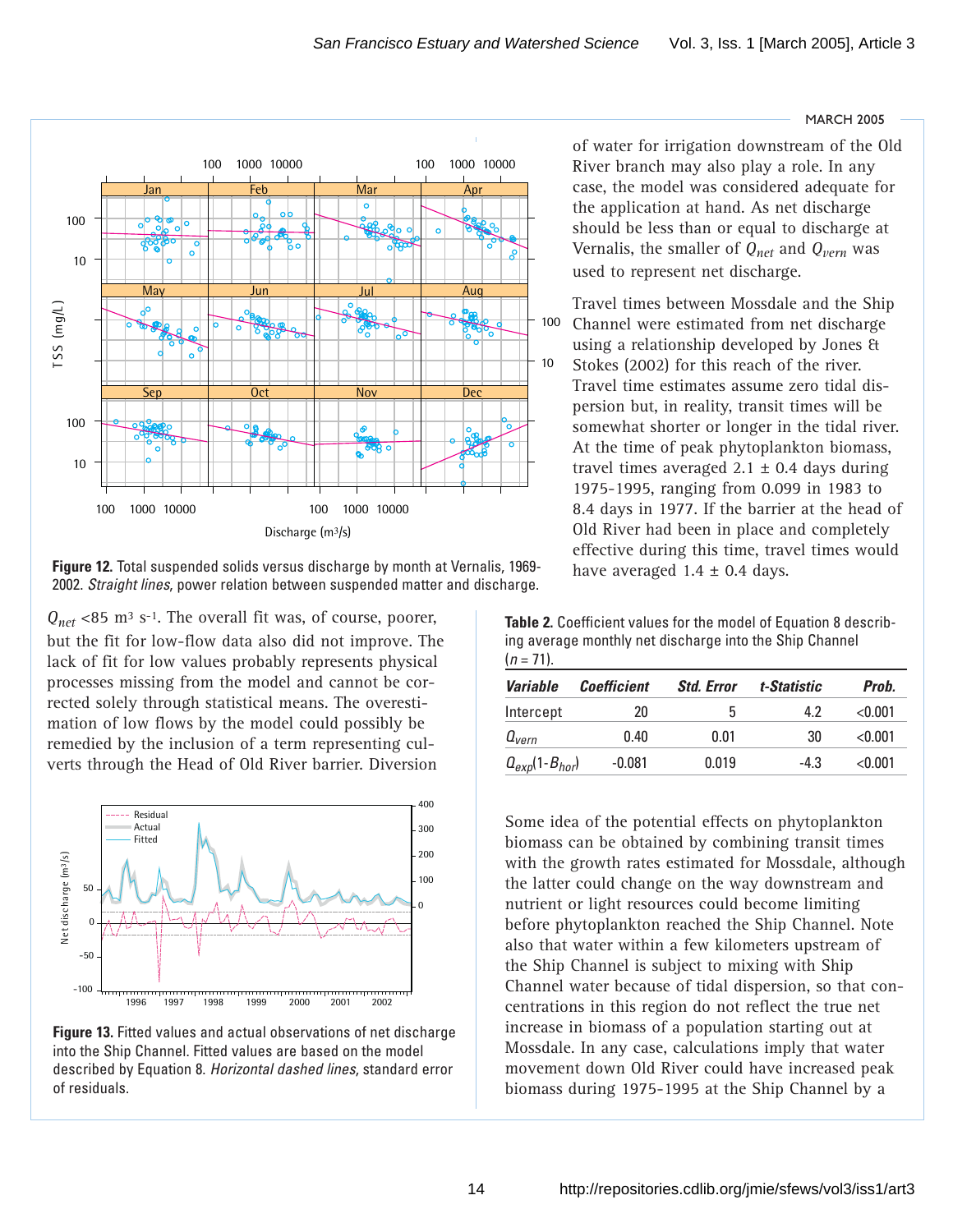mean of  $38 \pm 10\%$ . In three of the driest years-1977, 1991, and 1992—exports were negligible. In other years, however, diversions down Old River could have caused a notable increase in phytoplankton biomass downstream. In 1989, for example, potential downstream concentrations at the time of the peak would have been only 73  $\mu$ g L<sup>-1</sup>, instead of 177  $\mu$ g L<sup>-1</sup> (potential concentrations assume no dilution of the biomass with Ship Channel water).

## **DISCUSSION**

## **Nutrient management and phytoplankton**

The concentrations of dissolved inorganic nitrogen, soluble reactive phosphorus, and dissolved silica indicate that macronutrient limitation is unlikely at Vernalis or Mossdale, except perhaps during extreme drought years (such as 1976-77 and 1991-92). Apart from these extreme years, though, nutrient concentrations do not appear to restrict either phytoplankton growth rate or biomass. There is much uncertainty in the estimates made here. For example, chlorophyll *a* concentrations can exhibit more than a two-fold diel variation in the Delta (Schraga et al. 2003). In addition, total elemental concentrations overestimate carrying capacity. Y[et Figure 5](#page-8-0) illustrates a sufficiently large difference between estimated biomass and carrying capacities that macronutrient limitation is probably rare, despite the uncertainty. Whether the situation changes in transit to the Ship Channel, i.e., whether phytoplankton achieve carrying capacity in more than just extreme dry years, remains in question because of probable changes in growth rate, losses to primary consumers, and downstream losses or gains in total elemental concentrations. There are insufficient longterm data between Mossdale and the Ship Channel to address the question. Moreover, water just a few kilometers upstream of the Ship Channel is subject to dilution because of tidal dispersion. For measurements made in the vicinity of the Channel, the effects of phytoplankton growth in transit downstream could therefore easily be swamped by dilution with much lower phytoplankton biomass from the Channel.

Which of nitrogen or phosphorus would require the smaller percentage reduction to achieve nutrient limi-

tation, i.e., which nutrient is more liable to be limiting in the San Joaquin River? The N:P molar ratio for phytoplankton averages 16, but Downing and McCauley (1992) found that nitrogen rather than phosphorus limitation (albeit in lakes) was more frequent until total N:P exceeded 31. The ratio at Vernalis is typically below this threshold (median 18) and sometimes even below 16. Dissolved inorganic N:P values are substantially higher (median 27), but it is difficult to interpret this ratio in the San Joaquin River: The true availability of phosphorus, for example, can be underestimated because of internal cellular storage. The ratios are therefore in a band where interpretation is uncertain and we cannot conclude definitely that the river is more prone to either nitrogen or phosphorus limitation. It is not uncommon for estuarine phytoplankton communities to be prone to colimitation by nitrogen and phosphorus (Conley 2000), and the same tendency may characterize this tidal reach of the San Joaquin River. In any case, the long-term trend for both total N:[P \(Figure 6\) a](#page-9-0)nd inorganic N:P values since 1980 has been in the direction of higher ratios and more susceptibility to phosphorus limitation.

Kratzer and Shelton (1998), in their study of 1972- 1990 water quality, noted a long-term increase in nitrate concentration in the San Joaquin River, which they attributed to native soil nitrogen from expanding subsurface agricultural drainage. Other changes possibly affecting the nitrogen and phosphorus balance over time included an increase in aeration of municipal wastewater ponds and land application of domestic wastewater. More recently, Kratzer et al. (2004) observed that all but a few  $\delta^{15}$ N and  $\delta^{18}$ O values of nitrate measured in the San Joaquin River fell within the range of animal waste and sewage. They concluded that animal waste or sewage now represented a significant source of nitrate in the San Joaquin River at the time of their sampling. During the summer and early autumn when their study took place, higher temperatures and longer travel times from sources favor conversion of dissolved organic nitrogen and ammonium to nitrate. Consistent with these observations, Kratzer and Shelton (1998) reported that about 53% of total nitrogen sources in the drainage basin for the San Joaquin River near Vernalis were of ani-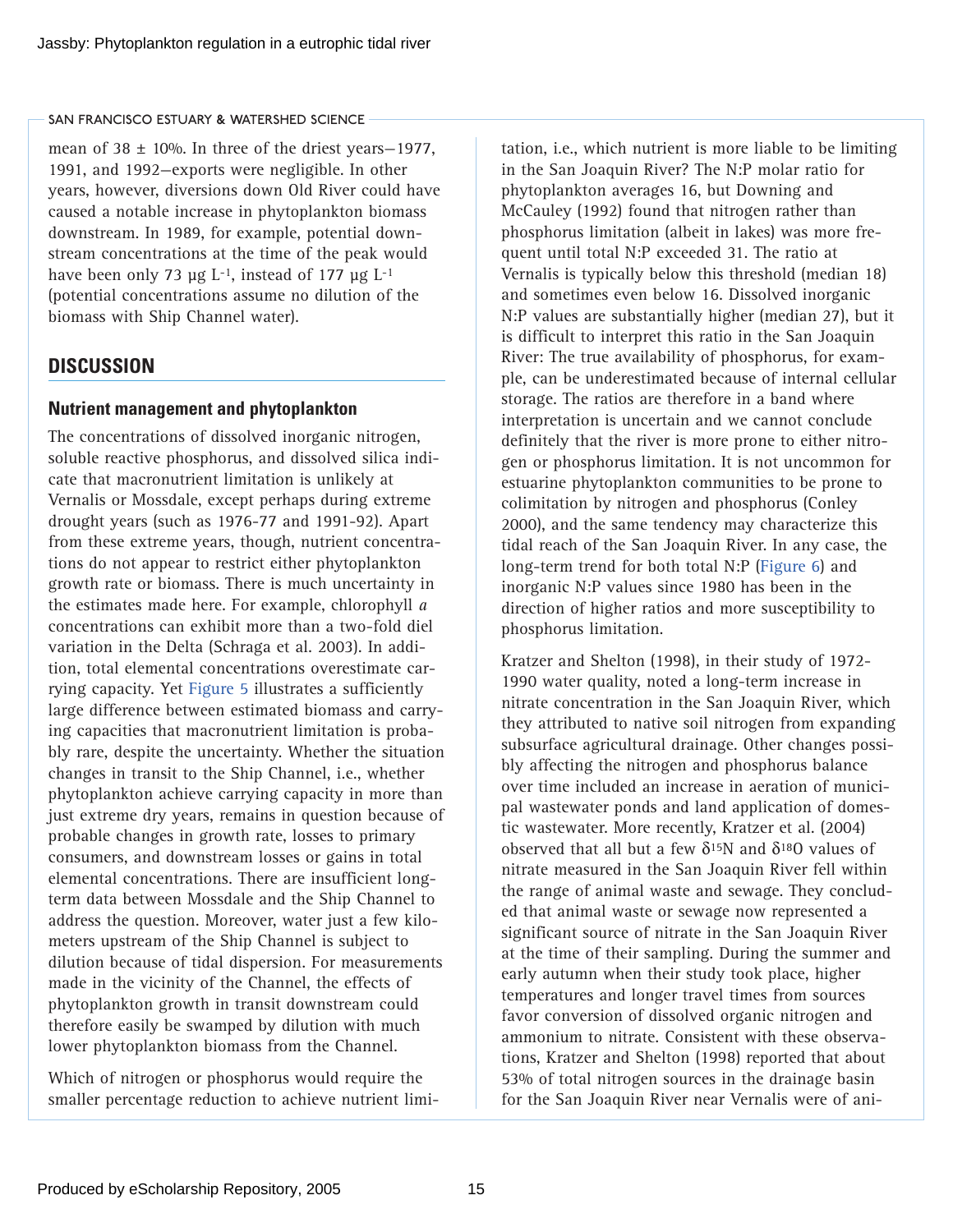mal origin. The nitrate increase could therefore be due, at least in part, to an increase in animal waste and sewage sources.

How much reduction in nitrogen or phosphorus is required to limit phytoplankton bloom size to acceptable levels? It is difficult to provide a general answer to this question, because nutrient and suspended sediment loading is year-dependent, and peak biomass depends on water year type and seasonal patterns of storage and release from upstream impoundments. Downstream of Old River, it also depends on water exports. The monitoring data, however, can provide an answer from a historical perspective. Consider, for discussion purposes, the OECD (1982) boundary between mesotrophy and eutrophy of 25 µg L-1 maximum annual chlorophyll *a* as an acceptable level. Reductions of this amount probably would not affect the algal food supply to planktonic food webs, which may be saturated at a level of about 10  $\mu$ g L<sup>-1</sup> chlorophyll *a* in the Delta (Müller-Solger et al. 2002). Recall also that as much as two-thirds of total nitrogen or phosphorus can be available for growth, based on the high chlorophyll *a* concentrations attained in dry years. Depending on the year, the 25 µg L-1 goal would have required reductions at Mossdale of 61 to 95% for nitrogen or 72 to 95% for phosphorus, under the assumption that two-thirds of the nitrogen and phosphorus were available for growth. These are very challenging goals to achieve. Moreover, under the same assumptions, an average nutrient reduction of more than 50% would be required to have any effect on the annual bloom size. Therefore, although it is possible that even moderate nutrient control would have some beneficial effect in the driest years, levels of nutrient reduction attainable in the short term will probably leave peak phytoplankton biomass unchanged in many years.

#### **Light-attenuating materials**

Historical year-to-year changes in mineral suspensoid concentrations in the San Joaquin River, unlike macronutrient changes, probably had important effects on phytoplankton growth and biomass. Average light levels experienced by phytoplankton are relatively low and neither photosynthesis nor growth rate are proceeding at maximum attainable levels.

Total suspended solids concentrations in July have ranged from 38 mg  $L$ <sup>-1</sup> in 1998 to 226 mg  $L$ <sup>-1</sup> in 1976. Even considering that  $K_d \propto M^{0.5}$ , this represents about a 2.4-fold change in growth rate, according to [Equation 7. A](#page-5-0)lthough this includes year-to-year variability in the phytoplankton as well as the mineral suspensoid portion, the latter must still be considerable given that the phytoplankton accounts for a minority of suspended matter during the annual peak. The implication is that watershed or river management actions must reflect an understanding of the consequences for mineral suspensoids in the river. For example, dam removal may decrease transparency and reduce growth rate by eliminating the trapping of suspended matter that occurs in reservoirs. Conversely, erosion control measures for fine-grained soils in the Coast Range on the west side of the Valley or for agricultural lands on the east side may increase transparency. Growth rate and even biomass could increase if nonpoint source pollution management decreases mineral suspensoid load but does not decrease nutrient load sufficiently. The effects can be very large: Reservoirs in Germany and Austria decreased suspended matter and improved water clarity in the Danube River during the 1970s, resulting in a ten-fold increase in phytoplankton with no change in nutrient supply (Kiss 1994). Transparency responses therefore should be an explicit component of models intended for assessing different strategies to manage loads to the Ship Channel.

#### **Effects of river discharge on biomass**

River discharge during June-August has the strongest identifiable effect on peak phytoplankton biomass at Vernalis. Although phytoplankton may reach the carrying capacity set by macronutrients during extreme drought years, phytoplankton is usually well below this level. Growth rate is light-limited due to high levels of mineral suspensoids, compounded by high nutrient levels that have permitted phytoplankton to reach values near the top of the range found in rivers. Maximum phytoplankton biomass in most years therefore depends primarily on river discharge, which determines the cumulative light exposure in passage to Vernalis. Based on historical evidence, maintaining river discharge above 50  $\text{m}^3$  s<sup>-1</sup> during late spring and early summer could eliminate nuisance algal blooms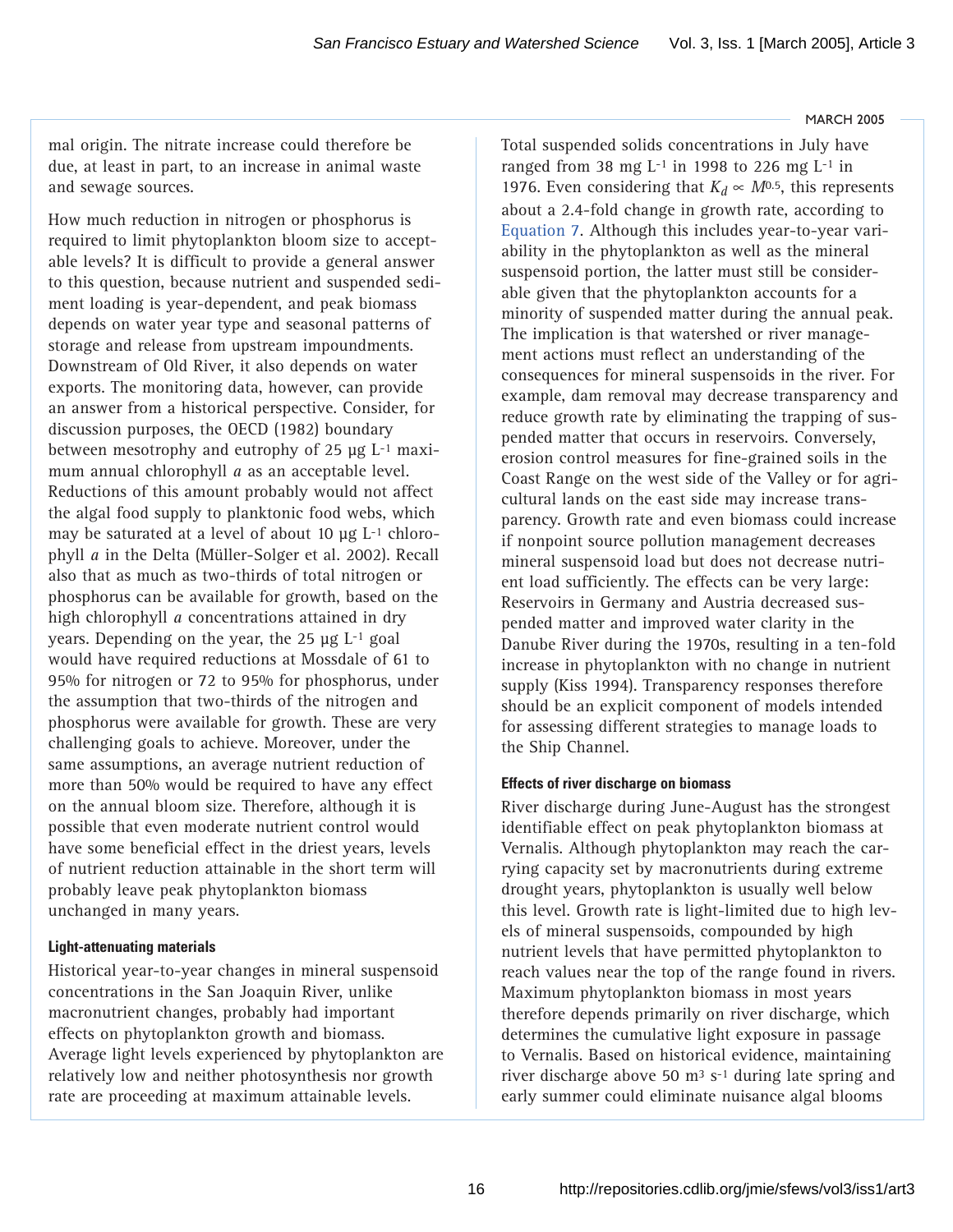at Vernalis. Downstream of Mossdale, however, export flows down Old River can further reduce mainstem river discharge, and further increase the cumulative light exposure in passage to the Ship Channel. These export flows may result in more than a doubling of peak biomass at the entrance to the Ship Channel in specific years.

Because of impoundment patterns of water storage and release, the seasonal hydrograph has shifted to lower discharge in late spring and early summer relative to pre-impoundment conditions (Knowles 2002; Figure 9A), allowing development of the massive blooms observable since routine monitoring began in the 1960s. During the early years of the 1986-1992 drought, peak biomass remained relatively low, despite the overall dry conditions. This change from earlier drought years such as 1976-77 appears to be due simply to the fact that discharge remained elevated and residence times accordingly low during early summer. The change in median July discharge during critical and dry years since the early 1980s falls mostly within 10-50  $\text{m}^3$  s<sup>-1</sup>, the most sensitive portion of the biomass-discharge relationship [\(Figure 8](#page-10-0) an[d Figure 10\)](#page-11-0). This increase can be attributed to the changed pattern of storage-andrelease from major upstream reservoirs, including the newest one created by the New Melones Dam on the Stanislaus River.

Climate change may mean future long-term shifts in bloom size as well. Knowles and Cayan (2002) used projected temperature anomalies from a global climate model to drive a model of watershed hydrology for the San Francisco Estuary. They estimated that, by 2090, spring runoff could be reduced by 20% compared to historical annual runoff, with associated increases in winter flood peaks. According [to Figure 8, l](#page-10-0)arge increases in bloom size would be expected for flow decreases within the range of 10-50  $\text{m}^3$  s<sup>-1</sup>.

Discharge controls cumulative light exposure, not only through residence time, but also through mean light availability in the water column. Light availability in the water column depends on optical depth, a dimensionless term equal to  $K_dH$  in the case of an optically homogeneous water colum[n \(Equation 2\).](#page-4-0) Discharge affects optical depth through both  $K_d$  and  $H$ . In particular, higher discharge causes both a decrease in  $K_d$  and an increase in  $H$ . The effect on  $K_d$  appears to be a negligible one compared to the effect on residence time. As pointed out in the Results, total suspended solids *M* is approximately proportional to *Q*-0.2 during JuneAugus[t \(Figure 12\).](#page-13-0) Because  $K_d$  is approximately proportional to *M*0.5 [\(Equation 3\),](#page-4-0) a doubling of discharge thus leads to an increase of only about 7% in growth rate, according t[o Equation 7.](#page-5-0) Consider a biomass of 100  $\mu$ g L<sup>-1</sup> chlorophyll *a*, a growth rate of 0.4 d<sup>-1</sup>, and a transit time of 2 days to some second location downstream. The net affect of doubling discharge is to decrease biomass at the downstream location from 196 to 143 µg L-1. Without any effect on growth rate, final biomass would have been 140  $\mu$ g L<sup>-1</sup>, a negligible difference, and so effects of discharge on water transparency can probably be ignored.

The same cannot be said of water depth, however, because the relationship between discharge and mean water depth over this reach of the river is unknown. The necessary data are available only for Vernalis and do not apply for the reach as a whole. As a result, it has been necessary to conduct the analyses under the assumption of a constant depth, a source of bias and uncertainty in many of the quantitative results presented in this analysis. The increase in *H* with discharge offsets to some extent the decrease in  $K_d$ , but even the sign of the net effect of discharge on optical depth is not known for sure.

## **Long-term shift in biomass-discharge relationship**

Although most of the interannual variability in biomass is directly attributable to differences in early summer discharge, a long-term shift in the relationship between biomass and discharge can also be observed [\(Figure 11B\).](#page-12-0) The shift accounts for relatively little of the overall year-to-year variability but is statistically significant (Table 1), as well as ecologically significant for intermediate discharges of 30-50  $\text{m}^3$  s<sup>-1</sup> [\(Figure 8\).](#page-10-0) What is the mechanism behind this shift? It is possible that operation of the New Melones Dam has an effect on bloom size apart from the impact of concurrent discharge. This is especially true if lagged discharge effects are also important, because winter and spring discharge was generally much higher prior to 1980. Abundances of planktonic grazers with generation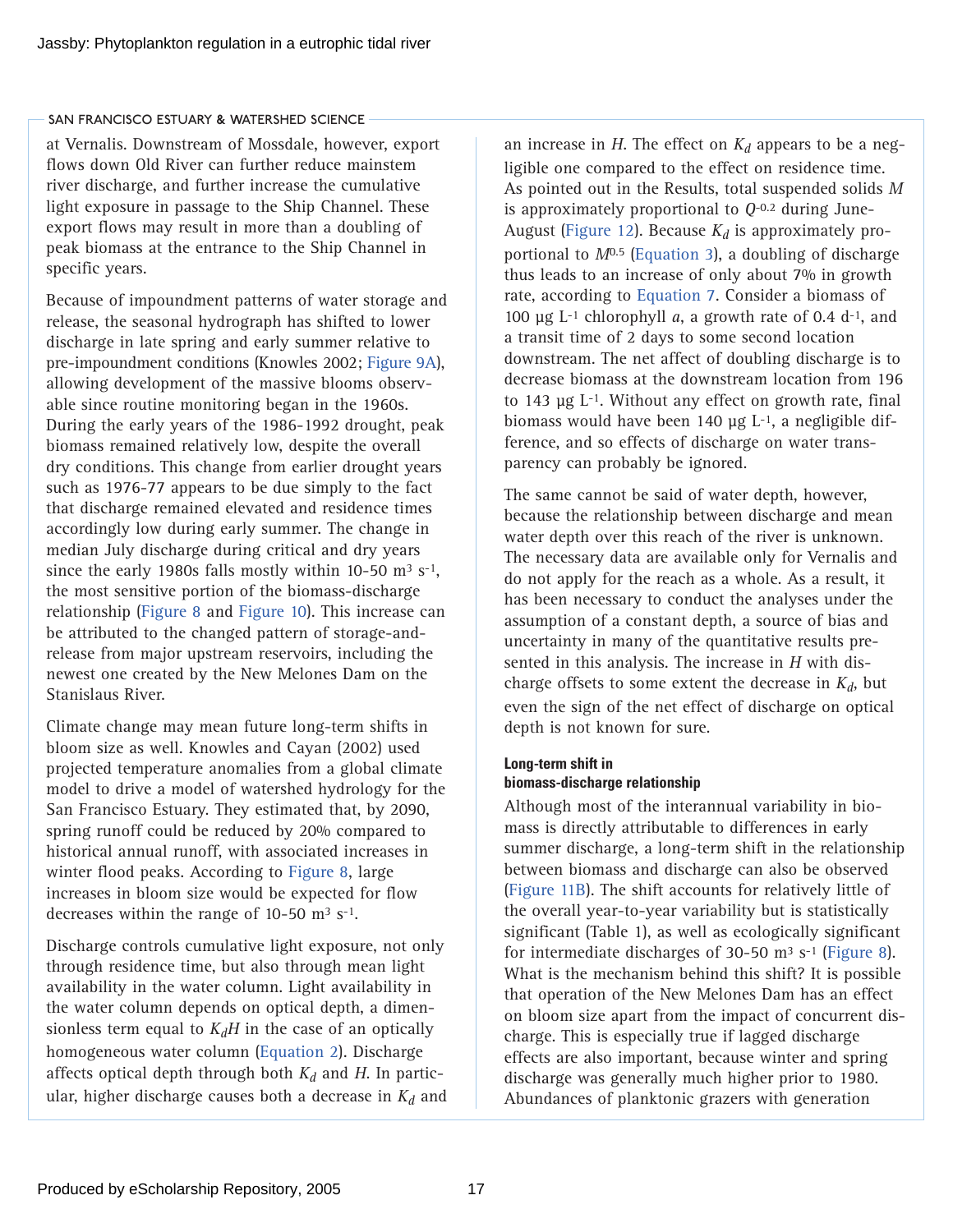times longer than planktonic algae are likely to be dependent on these earlier discharges. Pace et al. (1992), for example, found that advective transport regulates zooplankton biomass in the Hudson River and in other tidal rivers, estuaries, and lakes where the appropriate data could be found. Gosselain et al. (1998), however, maintain that planktonic grazing pressure on phytoplankton is unlikely to be important during low river residence times, such as in spring. In any case, no convincing statistical evidence for lagged effects could be found, and zooplankton data are not routinely collected in this reach.

A climate regime shift in the eastern Pacific and contiguous Americas occurred around 1976 (Trenburth and Hurrell 1994), coincident with major step-like changes in chlorophyll, salmon, crabs, and many other environmental variables (Ebbesmeyer et al. 1991). The main effect of climate change on the San Joaquin River, however, is a change in the discharge hydrograph, which should already be accounted for by the discharge term i[n Equation 11. A](#page-11-0)s we have seen, the disappearance of large blooms in dry years after 1976- 77 appears to have nothing to do with a climate regime shift, but rather with changes in water management. Nonetheless, this part of the estuary is relatively poorly studied in terms of metazoa, and it is possible that the 1976-77 ENSO event itself had unobserved impacts on primary consumers, especially benthic macroinvertebrates. River depths of several meters in this reach are compatible with intense benthic-pelagic coupling and major impacts of benthic suspension feeders on planktonic communities. Given the continuity of the Vernalis with the upstream phytoplankton, based on taxonomic composition and chlorophyll *a* concentrations, the impact could have been on the upstream community. Elsewhere in the estuary, persistent (multi-year) low flows have allowed upstream colonization by marine benthic macroinvertebrates, such as *Mya arenaria* during the 1976-77 drought (Nichols 1985). The drought beginning in 1986 allowed invasion of Suisun Bay by an Asian corbulid clam, resulting in persistently lower phytoplankton and primary production in Suisun Bay and the western Delta (Alpine and Cloern 1992, Jassby et al. 2002). Relevant long-term data, however, are not available for this reach of the San Joaquin River, and the few recent

**MARCH 2005** 

surveys suggest that freshwater clams such as *Corbicula fluminea* are currently not abundant enough to control phytoplankton biomass here (J. Thompson, USGS, pers. comm.).

## **Concluding remarks**

The observations and analyses in this study lead to a specific conception of bloom control in this critical reach of the tidal San Joaquin River, summarized by the cause-and-effect diagram of Figure 14. It is a minimal conception in the sense that there were insufficient data to include primary consumer effects in our study, and these may play a big role. Nor were changes in phytoplankton species community composition considered, which may determine, among other things, the magnitude of light-limited growth rates. Climate, water management, and watershed material inputs are the ultimate causes in the conception illustrated here. The amount of water available in spring and early summer depends on winter precipitation, but the temporal pattern depends on dam operations,



**Figure 14.** Cause-and-effect diagram summarizing the linkages described in this study for regulation of peak annual phytoplankton biomass.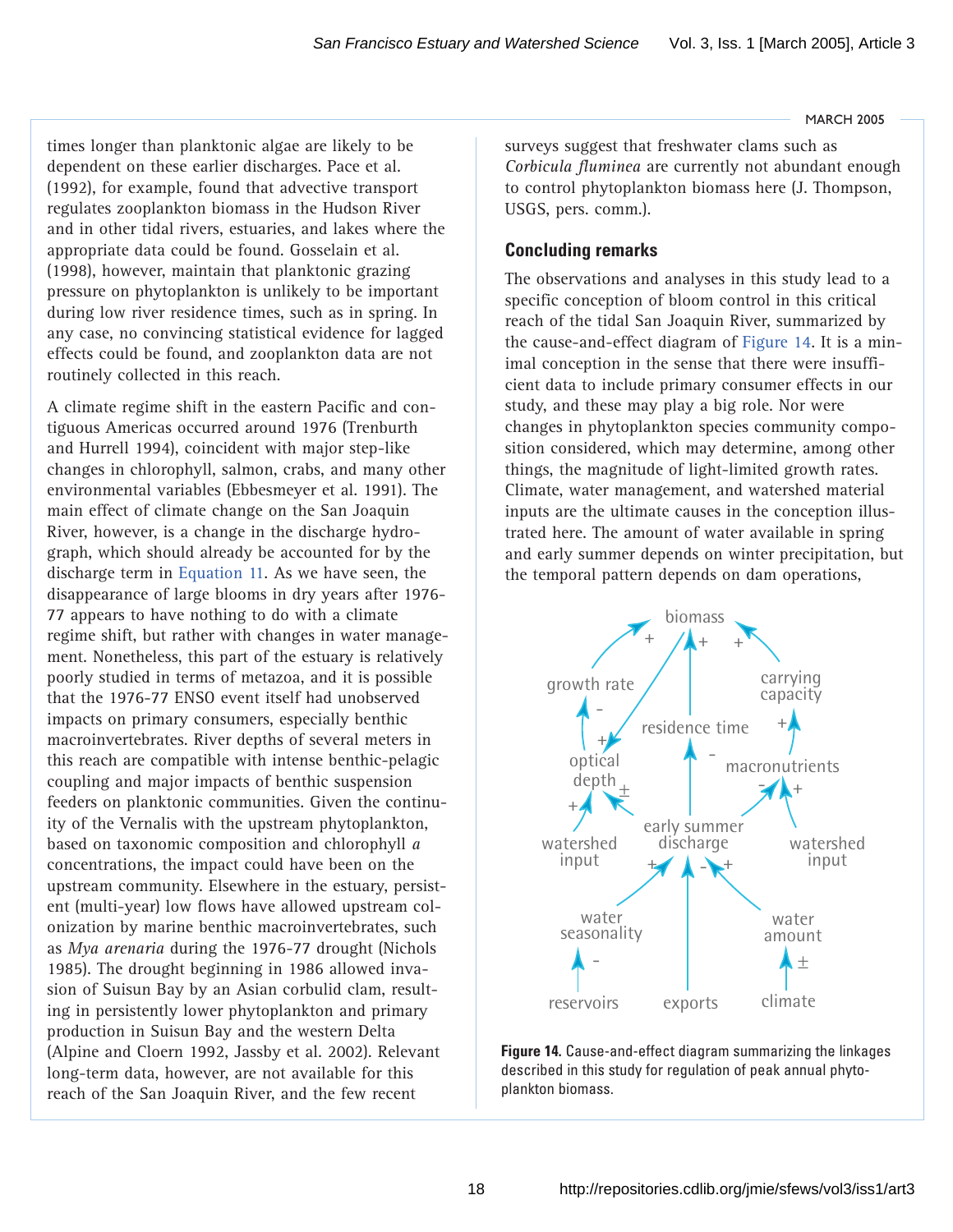which are operated in a manner that suppresses historical seasonality and enhances early summer flows relative to spring flows. Combined, these two factors determine the actual magnitude of early summer discharge. Discharge then affects another hydrological property, average residence time in any given reach of the river; average residence time downstream is further affected by water exports down Old River. Discharge also affects two water quality properties, optical depth and the concentrations of macronutrients. Both are also affected by variable watershed inputs, and optical depth in addition can be affected by feedback from phytoplankton biomass in dry years when biomass is very high. Optical depth in turn affects growth rate, which is usually light- but not nutrient-limited. Macronutrients determine the carrying capacity or maximum possible phytoplankton biomass, which may be attained during extremely dry years. For most years, however, bloom size is set by residence time and specific growth rate. Reductions of macronutrient inputs from the watershed would increase the percentage of years in which blooms are limited by carrying capacity, but order-of-magnitude reductions are required and these would probably not be obtainable in the near-term for social as well as logistical reasons. Moreover, strategies for macronutrient reduction from the watershed must consider accompanying impacts on optical depth via reduced suspended matter inputs from the watershed, which could result in higher growth rates and larger blooms during years when carrying capacity is not reached. In contrast, the sensitivity of bloom size at Vernalis to early summer discharge, and the effect of water exports on phytoplankton biomass as it moves downstream, offer effective, nearterm management tools. In both cases, modification of the seasonal pattern rather than changes in the overall annual amount may be sufficient to control large blooms.

# **ACKNOWLEDGMENTS**

I gratefully acknowledge support for this research from the California Bay-Delta Authority (4600001642 and ERP-02-P33). I also thank Randy Brown, Lisa Lucas, and Erwin Van Nieuwenhuyse for many helpful comments on the manuscript; Cathy Ruhl and Peter Smith for providing essential information on river flows; and Charles Kratzer for permission to use and modify the San Joaquin Basin map. Three anonymous reviewers offered many useful suggestions that have been incorporated into this article.

# **REFERENCES**

Alpine AE, Cloern JE. 1992. Trophic interactions and direct physical effects control phytoplankton biomass and production in an estuary. Limnology and Oceanography 37:946-955.

Azam F, Chisholm SW. 1976. Silicic acid uptake and incorporation by natural marine phytoplankton populations. Limnology and Oceanography 21:427-435.

Bradford ME, Peters RH. 1987. The relationship between chemically analyzed phosphorus fractions and bioavailable phosphorus. Limnology and Oceanography 32:1124-1137.

Bricker SB, Clement CG, Pirhalla DE, Orlando SP, Farrow DRG. 1999. National Estuarine Eutrophication Assessment: Effects of nutrient enrichment in the nation's estuaries. Silver Spring, Md.: U.S. Dept. of Commerce, National Oceanic and Atmospheric Administration.

CDWR [California Dept. of Water Resources]. 2004a. California Irrigation Management Information System [accessed at [http://www.cimis.water.ca.gov,](http://www.cimis.water.ca.gov) 23 January 2004]. Sacramento, Calif.: California Dept. of Water Resources, Office of Water Use Efficiency.

CDWR [California Dept. of Water Resources]. 2004b. California Data Exchange Center [accessed at [http://cdec.water.ca.gov,](http://cdec.water.ca.gov) 26 August 2004]. Sacramento, Calif.: California Dept. of Water Resources, Div. of Flood Management.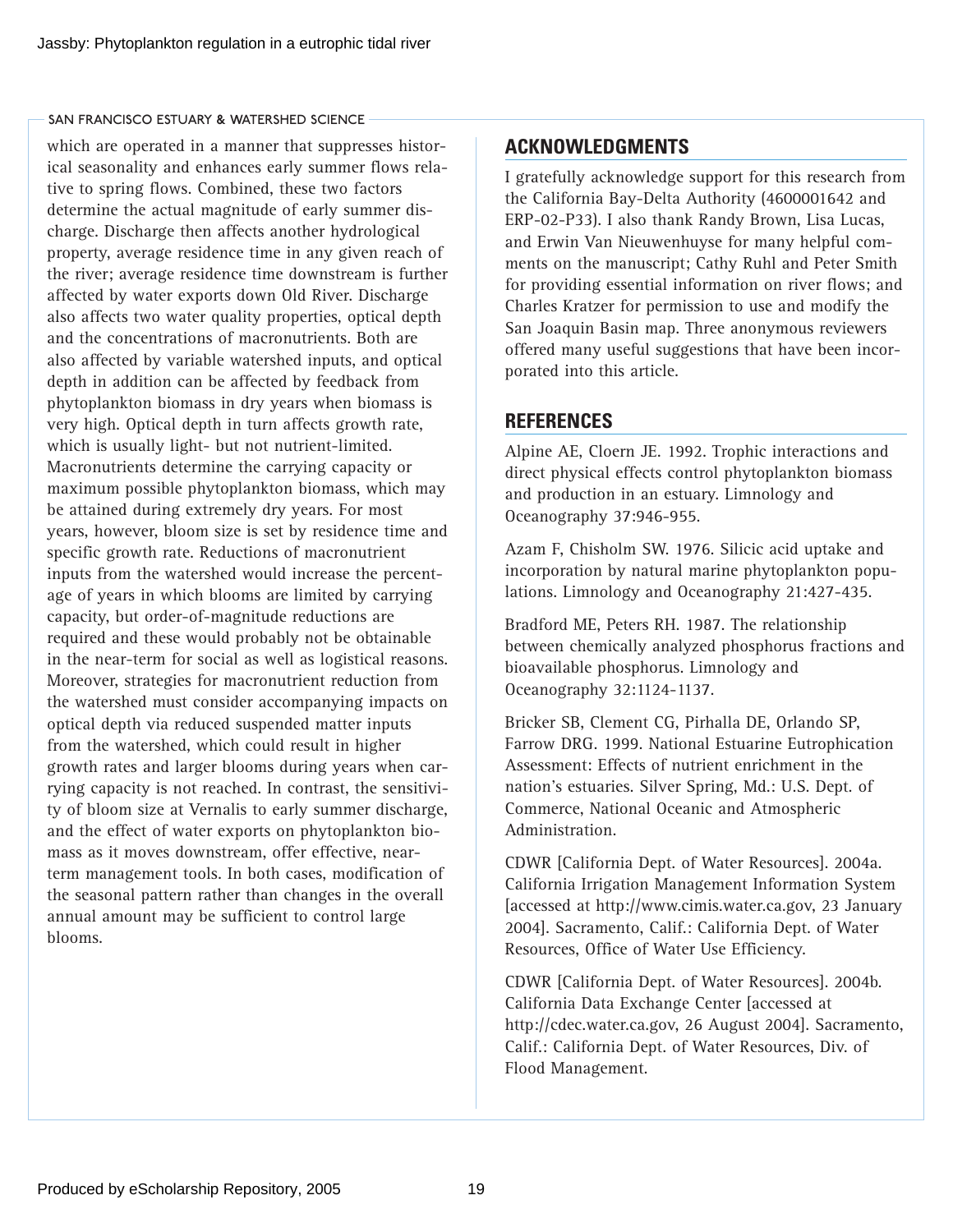Cloern JE, Grenz C, Vidergar-Lucas L. 1995. An empirical model of the phytoplankton chlorophyll : carbon ratio—the conversion factor between productivity and growth rate. Limnology and Oceanography 40:1313- 1321.

Cloern JE. 2001. Our evolving conceptual model of the coastal eutrophication problem. Marine Ecology Progress Series 210:223-253.

Cole BE, Cloern JE. 1987. An empirical model for estimating phytoplankton productivity in estuaries. Marine Ecology Progress Series 36:299-305.

Conley DJ. 2000. Biogeochemical nutrient cycles and nutrient management strategies. Hydrobiologia 410:87- 96.

CVRWQCB [Central Valley Regional Water Quality Control Board]. 1998. The water quality control plan (Basin Plan) for the California Regional Water Quality Control Board Central Valley Region. 4th ed. The Sacramento River Basin and the San Joaquin River Basin. Sacramento, Calif.: Central Valley Regional Water Quality Control Board.

CVRWQCB [Central Valley Regional Water Quality Control Board]. 2003. Total Maximum Daily Load for low dissolved oxygen in the San Joaquin River. Sacramento, Calif.: Central Valley Regional Water Quality Control Board.

Downing JA, McCauley E. 1992. The nitrogen:phosphorus relation in lakes. Limnology and Oceanography 37:936-945.

Ebbesmeyer CC, Cayan DR, McClain DR, Nichols FH, Peterson DH, Redmond KT. 1991. 1976 Step in the Pacific climate: Forty environmental changes between 1968-1975 and 1977-1984. In: Betancourt JL, Tharp VL, editors. Proceedings of the Seventh Annual Climate (PACLIM) Workshop, April 1990. Interagency Ecological Study Program Technical Report 26. Sacramento, CA: California Department of Water Resources, p. 115-126.

Fisher TR, Melack JM, Grobbelaar JU, Howarth RW. 1995. Nutrient limitation of phytoplankton and eutrophication of inland, estuarine, and marine waters. In: Tiessen H, editor. Phosphorus in the global environment. Chichester: John Wiley & Sons, p. 301-322.

Forsythe WC, Rykiel EJ, Jr., Stahl RS, Wu H, Schoolfield RM. 1995. A model comparison for daylength as a function of latitude and day of year. Ecological Modelling 80:87-95.

Gosselain V, Viroux L, Descy JP. 1998. Can a community of small-bodied grazers control phytoplankton in rivers? Freshwater Biology 39:9-24.

Gómez V, Maravall A. 2002. Seasonal adjustment and signal extraction in economic time series. Chapter 8. In: Pena D, Tiao GC, Tsay RS, editors. A course in time series analysis. New York: Wiley.

Harrell Jr. FE. 2001. Regression modeling strategies: with applications to linear models, logistic regression, and survival analysis. New York: Springer.

Helsel DR, Hirsch RM. 1992. Statistical methods in water resources. New York: Elsevier.

IEP [Interagency Ecological Program]. 2003. Dayflow [accessed at [http://iep.water.ca.gov/dayflow,](http://iep.water.ca.gov/dayflow) 2 May 2003]. Sacramento, Calif.: Interagency Ecological Program for the San Francisco Estuary.

IEP [Interagency Ecological Program]. 2004. IEP Environmental Monitoring Program discrete water quality metadata [accessed at [http://www.iep.ca.gov/emp/Metadata/discreteWQ\\_meta](http://www.iep.ca.gov/emp/Metadata/discreteWQ_meta) data.html, 18 October 2004]. Sacramento, Calif.: Interagency Ecological Program for the San Francisco Estuary.

Jassby AD. 1999. Uncovering mechanisms of interannual variability in ecological time series. In: Scow K, Fogg G, Hinton D, Johnson M, editors. Integrated assessment of ecosystem health. Boca Raton, FL: CRC Press, p. 285-306.

Jassby AD, Cloern JE, Cole BE. 2002. Annual primary production: patterns and mechanisms of change in a nutrient-rich tidal ecosystem. Limnology and Oceanography 47:698-712.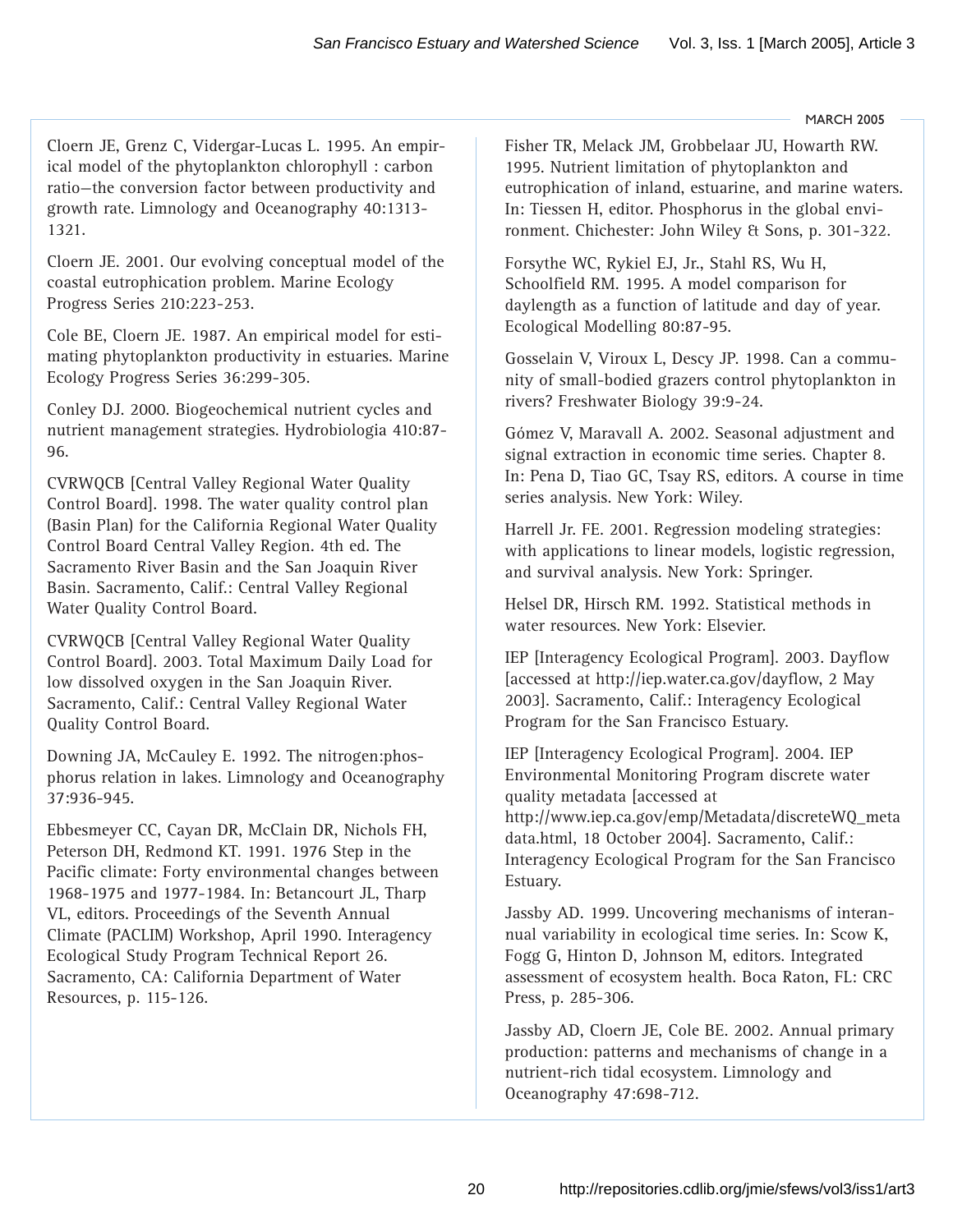Jones & Stokes. 2002. City of Stockton Year 2001 sampling program. Data summary report for San Joaquin River Dissolved Oxygen TMDL. CALFED 2001 grant. Sacramento, Calif.: Jones & Stokes Associates.

Kilham SS, Kilham P. 1975. *Melosira granulata* (Ehr.) Ralfs: Morphology and ecology of a cosmopolitan freshwater diatom. Internationale Vereinigung für Theoretische und Angewandte Limnologie: Verhandlungen 19:2716-2721.

Kimmerer WJ. 2002. Effects of freshwater flow on abundance of estuarine organisms: physical effects or trophic linkages? Marine Ecology Progress Series 243:39-55.

Kiss KT. 1994. Trophic level and eutrophication of the River Danube in Hungary. Verhandlungen Internationale Vereinigung Limnologie 25:1688-1691.

Knowles N. 2002. Natural and human influences on freshwater inflows and salinity in the San Francisco Estuary at monthly to interannual scales. Water Resources Research 38:Art. No. 1289.

Knowles N, Cayan DR. 2002. Potential effects of global warming on the Sacramento/San Joaquin watershed and the San Francisco estuary. Geophysical Research Letters 29:Art. No. 1891.

Kratzer CR, Shelton JL. 1998. Water quality assessment of the San Joaquin-Tulare basins, California: Analysis of available data on nutrients and suspended sediment in surface water, 1972-1990. Professional Paper 1587. Denver, Colo.: U.S. Geological Survey.

Kratzer CR, Dileanis PD, Zamora C, Silva SR, Kendall C, Bergamaschi BA, Dahlgren RA. 2004. Sources and transport of nutrients, organic carbon, and chlorophyll-a in the San Joaquin river upstream of Vernalis, California, during summer and fall, 2000 and 2001. Water-Resources Investigations Report 03-4127. Sacramento, Calif.: U.S. Geological Survey.

Lehman PW. 2000. Phytoplankton biomass, cell diameter, and species composition in the Low Salinity Zone of Northern San Francisco Bay Estuary. Estuaries 23:216-230.

Leland HV, Brown LR, Mueller DK. 2001. Distribution of algae in the San Joaquin River, California, in relation to nutrient supply, salinity and other environmental factors. Freshwater Biology 46:1139-1167.

Lund JWG. 1964. Primary production and periodicity of phytoplankton. Verhandlungen Internationale Vereinigung Limnologie 15:37-56.

Morel A, Smith RC. 1974. Relation between total quanta and total energy for aquatic photosynthesis. Limnology and Oceanography 19:591-600.

Müller-Solger AB, Jassby AD, Müller-Navarra D. 2002. Nutritional quality of food resources for zooplankton (*Daphnia*) in a tidal freshwater system (Sacramento-San Joaquin River Delta, USA). Limnology and Oceanography 47:1468-1476.

Nichols FH. 1985. Increased benthic grazing: an alternative explanation for low phytoplankton biomass in northern San Francisco Bay during the 1976-1977 drought. Estuarine, Coastal, and Shelf Science 21:379- 388.

OECD [Organization for Economic Cooperation and Development]. 1982. Eutrophication of waters. Monitoring, assessment, and control. Final Report. Paris: Organization for Economic Cooperation and Development, Environment Directorate, Cooperative Programme on Monitoring of Inland Waters (Eutrophication Control).

Overland JE, Preisendorfer RW. 1982. A significance test for principal components applied to a cyclone climatology. Monthly Weather Review 110:1-4.

Pace ML, Findlay SEG, Lints D. 1992. Zooplankton in advective environments - the Hudson River community and a comparative analysis. Canadian Journal of Fisheries and Aquatic Sciences 49:1060-1069.

Padisák J. 2004. Phytoplankton. In: O'Sullivan PE, Reynolds CS, editors. The lakes handbook. Volume 1. Limnology and limnetic ecology. Oxford: Blackwell Science, p. 251-308.